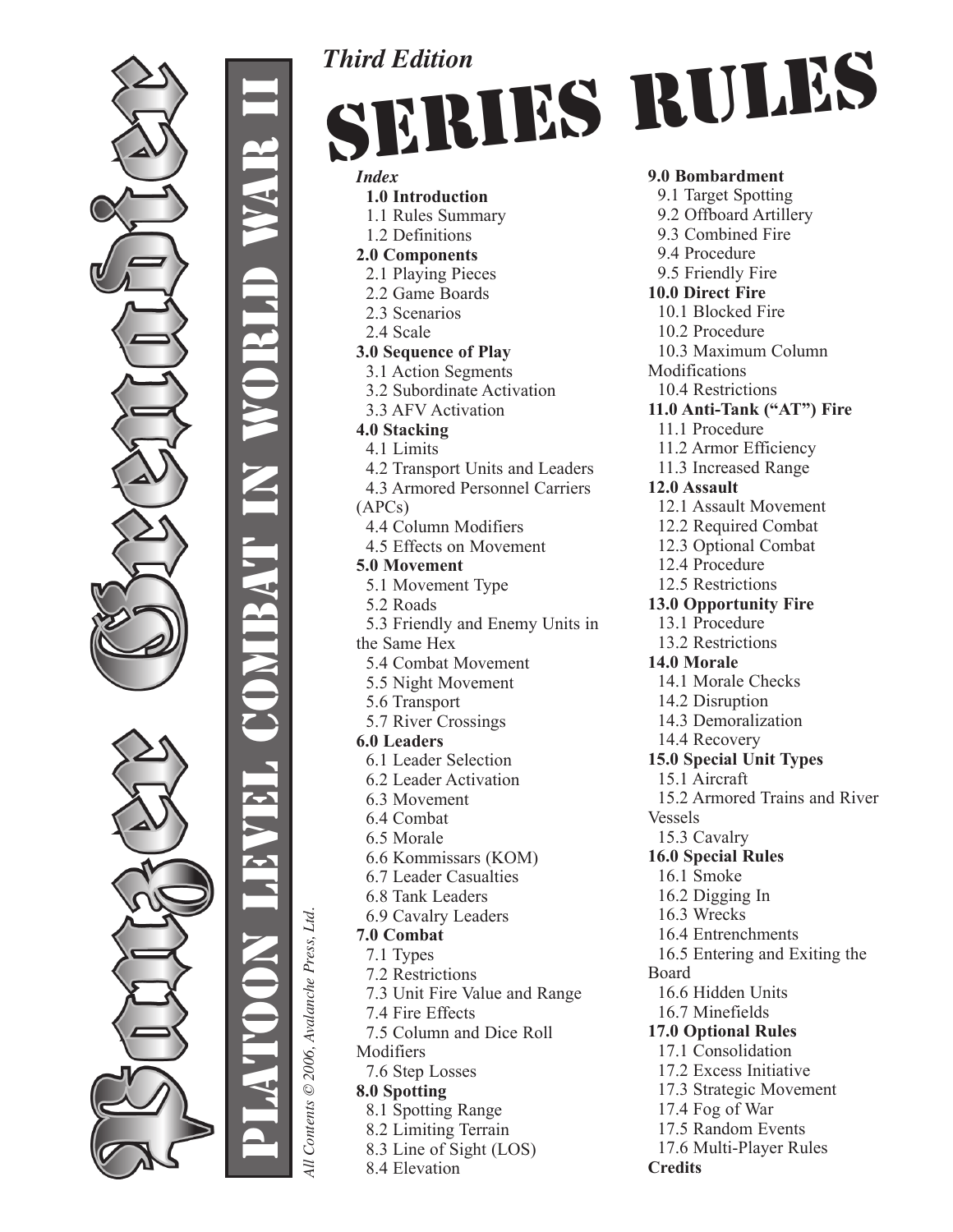# **1.0 Introduction**

*Panzer Grenadier* is a series of games simulating tactical combat during World War II. Each game in the series includes many scenarios, allowing players to simulate a number of company, battalion and regimental-level actions.

Each section of the rules is numbered, and paragraphs within each section that discuss important concepts are identified by a second number, like this: 2.2. When that section includes subsections, these are identified like this: 2.24.

When the rules refer to another, related paragraph, they include that paragraph's number parenthetically, like this. (2.2). This helps you find that rule for refer- ence.

# *1.1 Rules Summary.*

Here's a quick overview of the game to get you started. Refer to the other rules sec- tions for full, official game details.

*Playing Pieces:* Each combat unit piece represents a platoon of infantry or tanks (30 - 50 men or 5 tanks) or a battery of guns  $(2 - 4)$  guns). There are also noncombat units like trucks and wagons for transporting combat units.

*Leaders:* Leaders are the most important pieces in the game. A leader piece shows his rank, and has his morale printed large in the center. At bottom left is the bonus he adds to the direct fire strength of a friendly unit in his hex, and at the bottom right is the bonus he adds to the morale of all friendly units in his hex and adja- cent hexes. Tanks have their own leaders, which do not appear as separate pieces – players assign tank leaders secretly to individual tank units.

*Fire Values:* Each combat unit has one or more fire values printed on its playing piece. Each fire value appears as two numbers separated by a dash. The number before the dash is its fire strength, and the number after the dash is its range. Black numbers are direct fire values, white num- bers are bombardment fire values, and red numbers on a yellow background are antitank fire values. Direct and bombardment fire can harm personnel units. Anti-tank fire can harm vehicles.

*Movement Allowance:* A unit's movement allowance is printed in the top right corner. This is the number of movement points (MPs) it can spend to move each turn. It costs different numbers of MPs to move into hexes with different types of terrain – see the Terrain Effects Chart for details.

*Initiative:* At the start of each turn, each player rolls one die and adds his side's cur- rent initiative bonus (listed in the scenario rules) to the result. Whoever wins the roll (has the higher total) takes the first action segment.

*Action Segments:* In an action segment, a player can activate one unit, or a stack of units, or a leader and all units of his type

(regular or tank) in his hex and all adjacent hexes, or a string of adjacent leaders in rank order (plus all units with or adjacent to those leaders). Activated units can either move or fire in their action segment.

*Moving:* Units activated by a leader can move closer to enemy units that could fire on them with a type of fire that could hurt them, and can move into the same hex with enemy units if they start their activa-<br>tion adjacent to the enemy units. Units not activated by leaders can move, but they can't move closer to enemy units that could hurt them.

*Spotting:* Units can fire at enemy units within range which they can spot. Units using bombardment fire don't have to spot enemy units themselves – leaders can do the spotting for them. Units in clear terrain can be spotted by enemy units up to 12 hexes away. Units in town, woods, fields or hill hexes can only be spotted by enemy units up to 3 hexes away. Town, woods, fields and elevation lines block lines of sight as well.

*Combining Fire:* Units stacked together can add their direct or bombardment fire strengths together into a larger attack. Units in adjacent hexes can only do this if activated by a leader with a combat bonus.

*Direct and Bombardment Fire:* The firing player announces the target hex, adds up the fire strength of the firing units, looks at the fire table corresponding to the type of fire they're using, and finds the column whose heading number equals or doesn't exceed the total fire strength of the firing units. He increases or decreases the column used based on the column modifiers listed on the table, and rolls two dice. He cross-references the dieroll with the table column to determine the combat result.

*Anti-Tank Fire:* Only one unit at a time can fire at enemy vehicles with anti-tank fire (they can't combine fire). The firing player rolls two dice, adds the anti-tank fire strength of the firing unit to the roll, subtracts the armor value of the target vehicle (trucks have no armor so they're considered to have an armor value of -1), and adds or subtracts any applicable dieroll modifiers listed on the AT fire table. If the modified roll is 10 or more, the vehicle takes damage or is eliminated (along with any other units it's transporting).

**Assault:** Units starting their activation adjacent to enemy units can move into<br>the enemy units' hex if activated by a leader. This initiates an assault, in which both sides fire with all their units in the hex. Each player adds up the direct fire strengths of his units in the hex, finds the correct column, adds any column modifiers and rolls one die for the results. Results. affect all enemy units in the hex.

*Damage:* Combat results can range from enemy units flipping to their half-strength side or being eliminated, to having to make morale checks, to no effect at all.

*Morale Checks:* To make a morale check, a unit rolls two dice and compares the

result to its morale (adding any morale bonus from a friendly leader in the same or an adjacent hex). If the roll is less than or equal to the unit's modified morale, it's not affected. If it's more than the unit's modi- fied morale, it's either disrupted or demor- alized. Disrupted units move slowly and fight at half-strength. Demoralized units can do very little. Units which become dis- rupted or demoralized can try to recover back to good-order morale on future turns. Demoralized units which fail to recover morale run away.

*Winning the Game:* Victory conditions for each scenario are printed in the scenario book.

# *1.2 Definitions.*

*Action Segment:* The activation of a unit, leader, or stack of units, or a group of units tion of a single senior leader. Activated units may conduct either fire or movement (3.13).

*Active Player and Units:* The player con- ducting the current action segment is the Active Player, and any units he takes actions with in the current action segment are Active Units.

*Anti-Tank (AT) Fire:* Fire from an indi- vidual unit with an anti-tank fire value, against an individual enemy vehicle unit.

*Armor Value:* A vehicle's ability to resist enemy anti-tank fire. A unit's armor value is printed on the unit in yellow on a bur- gundy field; higher numbers are better.

*Armored Fighting Vehicle (AFV):* Any unit with a printed armor defense value (even a value of 0).

*Armored Personnel Carrier (APC):* Opentop AFVs which can transport friendly units. They are combat units which also act as transports, and stack like transports too (three APCs and/or other transports can stack in a hex along with up to three non-APC combat units). They are hybrid units, so they can be activated by regular leaders and tank leaders. Each scenario book defines which units are APCs (usu- ally halftracks and similar vehicles like the British Bren carrier).

*Assault:* Close combat between opposing units occupying the same hex.

*Assault Hex:* A hex containing both friendly and enemy combat units.

*Bombardment Fire:* Fire from weapons using arcing (not aimed) fire, like mortars and most artillery pieces. Bombardment fire affects the entire target hex, which must be spotted (8.0) by the firing unit or a friendly leader.

*Closed-Top AFV:* Any AFV which is not an APC or open-top AFV as defined in the scenario book.

*Column and Dieroll Modifiers:* Some conditions change the column used on the Direct Fire, Bombardment, or Assault table, or increase or decrease the dieroll on the Anti-Tank Fire table. To apply a col-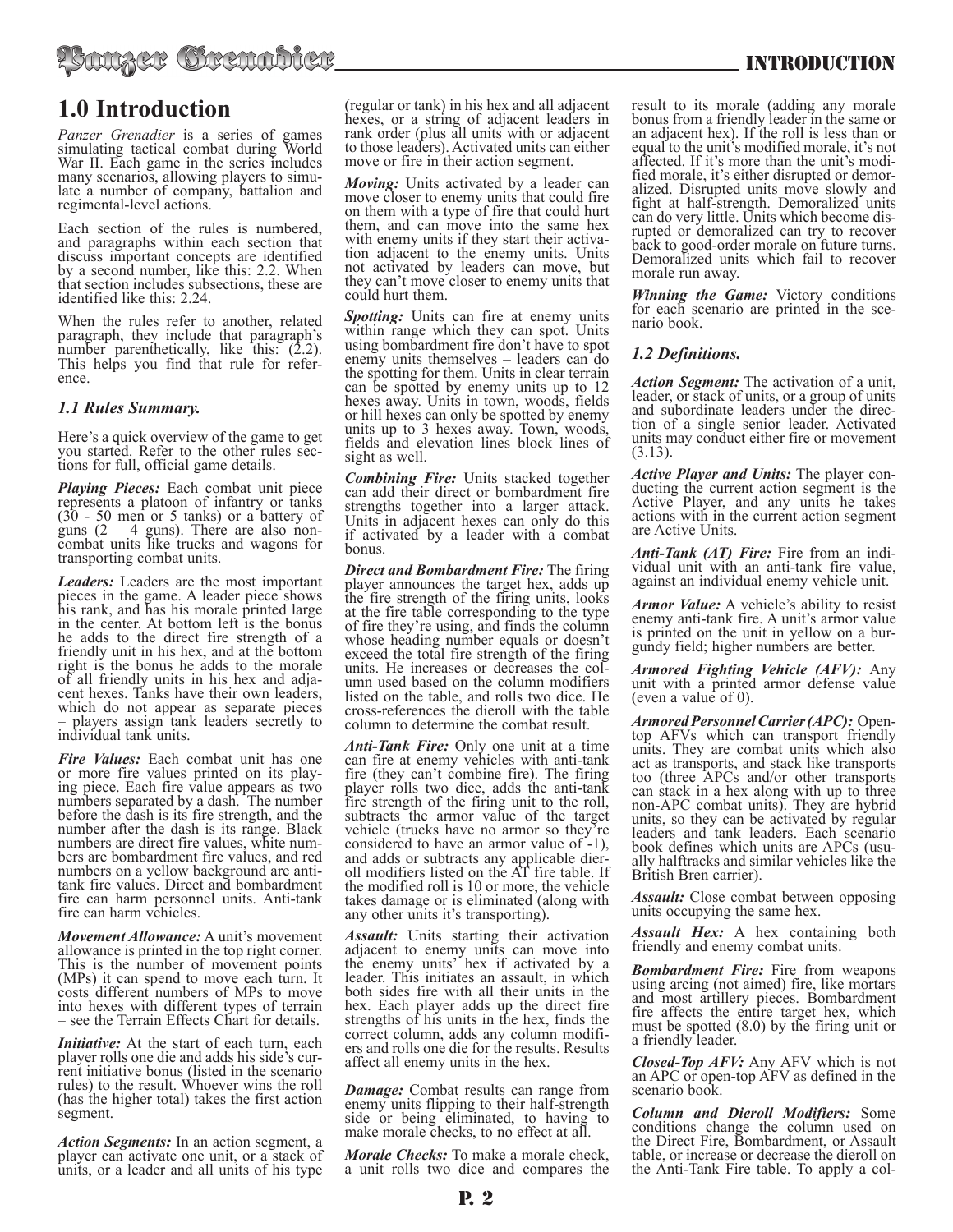umn modifier, go up or down a number of columns equal to the modifier  $(+2 = go up)$ two columns). To modify a dieroll, add or subtract the modifier to the dieroll. See the fire tables for the column or dieroll modi- fiers that apply to each type of fire.

*Combat Result:* A result on the Direct Fire, Anti-Tank, Bombardment or Assault table that forces target unit(s) to make morale checks and/or take step losses.

*Combat Units:* Units possessing a direct fire, bombardment fire or anti-tank fire value. Unarmed transports and leaders are not combat units.

*Control:* A hex is controlled by the player whose combat units last occupied it. At the start of a scenario, each hex is controlled by whichever side has combat units closer to it, unless scenario rules say otherwise.

*Demoralized:* A demoralized unit can't attack because its personnel have lost their will to fight. Units and leaders become demoralized as a result of combat, or may voluntarily become demoralized during their activation if desired (see 6.52).

*Direct Fire:* Fire directed at an entire hex spotted by the firing unit.

**Disrupted:** A disrupted unit's personnel are dispersed, and its movement and fire-<br>power values are reduced.

*Fire Values:* Two numbers on a playing piece, separated by a dash. The number before the dash is the unit's fire strength - the number after the dash is its fire range. Higher numbers are better. Direct fire values are black, bombardment fire values are white, and AT fire values are red on a yellow background. More than one type of fire value can appear on a playing piece.

*Fractions:* Many game functions require that numbers be halved or quartered. All fractions are rounded up by individual unit. For example,  $2 \frac{1}{2}$  becomes 3, as does 2 1/4.

*Friendly:* Units of the same side. For example, all German units are friendly to all other German units, whether they actu- ally like each other or not.

*Good Order:* A unit or leader which is nei- ther disrupted nor demoralized. All units start each scenario in good order.

*Inactive Player and Units:* The player not conducting the current action segment is the Inactive Player, and his units are all Inactive Units.

*Initiative:* Initiative indicates a side's readiness to act. The side with higher intiative is more likely to act first. Initiative can be reduced by combat losses (3.0).

*Leaders:* Individuals who activate and direct other units. Each leader piece has two sides, each of which represents a different leader. Each leader's rank, morale, combat bonus and morale bonus are on his playing piece.

*Movement Type:* Units move as one of four types: Mechanized, Motorized, Towed or Foot (5.1).

*Movement Allowance:* The maximum distance the unit may move in an action segment, measured in movement points (MPs). A unit's movement allowance is printed in the upper right-hand corner. A unit with a "T" in the upper right hand corner on its limbered side (5.62) must be towed to move.

*Night Turn:* Any turn in which darkness reduces visibility in all terrain to one hex. On night turns units have movement restrictions (5.5) and take a -1 column modifier on the Direct Fire Table.

*Open-Top AFV:* An AFV with no armor on top, making it vulnerable to step losses from direct and bombardment fire. This includes all APCs, plus other units defined in the scenario book of each series game.

*Opportunity Fire:* Inactive units firing on a single moving active unit. Since units move individually, only one unit at a time may be affected by opportunity fire.

*Personnel Unit:* Motorcycles, mortars, anti-tank rifles (ATRs), and all units which are not vehicles, weapons or leaders are Personnel Units. Examples include (but are not limited to) INF, MAR, PARA, CAV and ENG.

*Range:* The distance in hexes over which a unit may project its fire values.

*Rank:* The measure of a leader's seniority. From lowest to highest, they are: Corporal (CPL), Sergeant (SGT), Lieutenant (LT), Captain (CPT), Major (MAJ), Lt. Colonel (LTC) and Colonel (COL). Certain games in the series include non-standard rank designations, such as Italian, Waffen SS, Finnish or Hungarian leaders. See sce- nario special rules for details.

*Safe Hex:* A town, woods or other hex where a unit cannot be spotted and/or fired on by enemy units with Direct or AT fire (whichever fire type could hurt it). Demoralized units which fail to recover morale must flee toward the closest safe hex (14.31), or remain in the safe hex if they start their activation there (14.32).

*Spotting:* The act of visually sighting enemy units. All units can spot enemy units in the same or adjacent hexes. Beyond this, spotting range depends on terrain, weather, and other factors (8.1).

*Steps:* Most combat units have two strength levels. Each strength level is called a "step." Units can lose steps in many ways, usually in combat. When a unit loses a step, flip its piece to its reduced side or remove it from the board if it has only one step or is already on its reduced side. Unless scenario instructions say other-<br>wise, set units up at full strength.

*Transport Units:* Vehicles used to trans-<br>port personnel units and leaders, or tow crew-served weapons. This includes wag- ons, trucks and sledges. APCs are combat units which can act as transports as well (4.3).

*Weapon Units:* Anti-tank, artillery or anti- aircraft units, most of which need to be towed by a transport unit to move (5.6).

# **Playing Pieces:**

?Sanger Grenabler

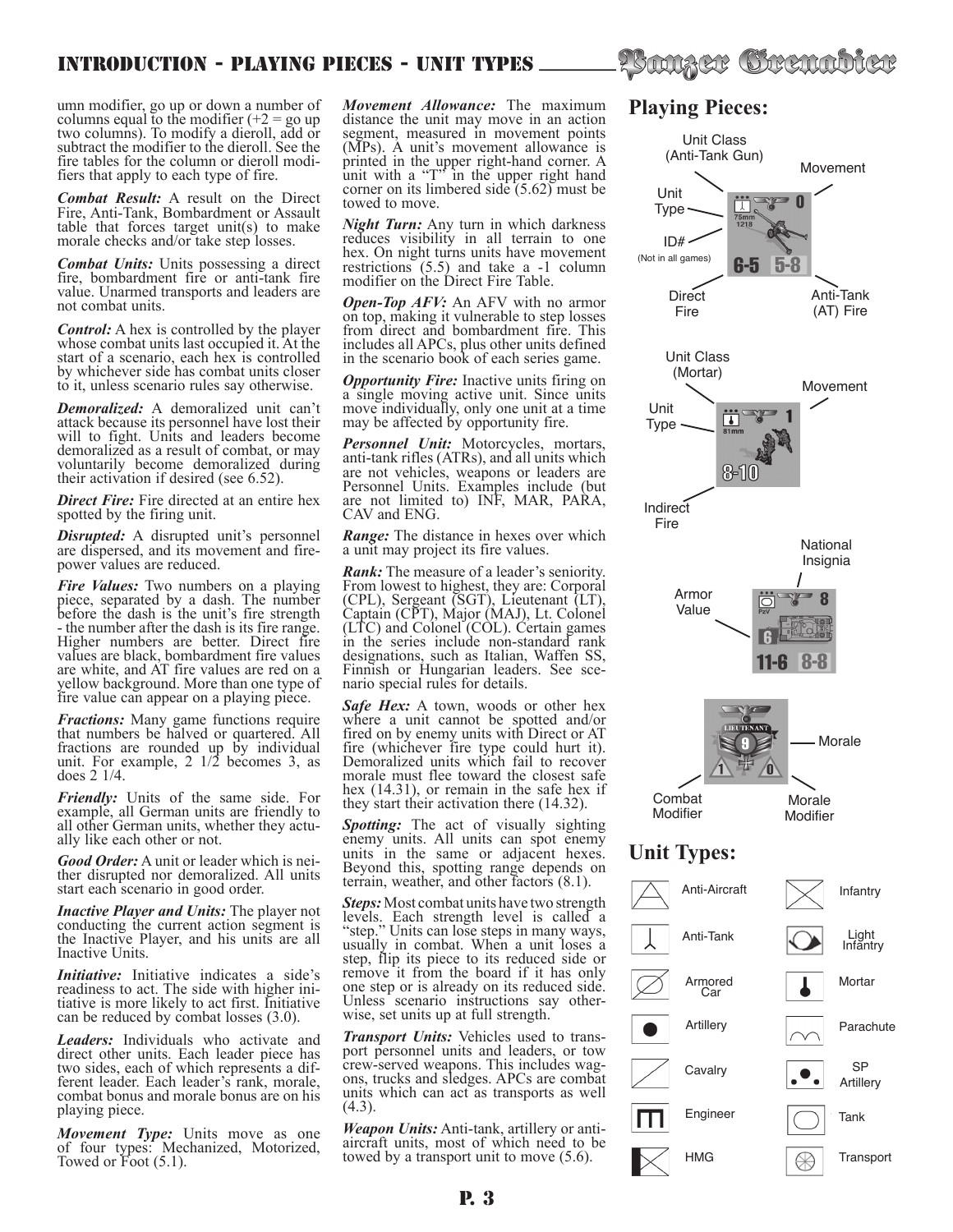

# *2.1 Playing Pieces.*

Most of the playing pieces represent mili- tary units that took part in actions covered by the game series. Others are markers which represent fortifications, smoke and minefields, indicate morale status, or show that units have moved or fired this turn.

# *2.2 Game Boards.*

The boards are divided into hexagons (called hexes) which are used like squares on a chessboard. Each hex is numbered to aid in setting up pieces. The map also shows important terrain features. The Terrain Effects Chart (TEC) shows how terrain affects movement and combat. Half-hexes on the board edges may be used (they are "playable"). Hexes on two boards are considered to be on both boards for set up and victory purposes.

# *2.3 Scenarios.*

Scenario set up instructions (in the scenario books) list the units of both sides, where they are set up, the game boards used and their orientations, historical background, victory conditions, and special rules for scenarios or games.

# *2.4 Scale.*

Each turn represents fifteen minutes of real time. Each hex is 200 meters across. Units represent infantry platoons (15-40 men), crew-served weapon batteries and platoons  $(16-28 \text{ men} \text{ and } 2-4 \text{ weapons})$  and vehicle platoons (3-5 vehicles). Leaders represent individuals, and aircraft repre- sent 3 to 12 aircraft.

# **3.0 Sequence of Play**

After selecting a scenario, players set up their units per the scenario instructions. Each player undertakes "actions" in a varying number of "action segments."

Each turn consists of three phases which must be conducted in this order:

# *A) Initiative Determination Phase.*

Each player rolls one die and adds his or her current Initiative (found in the scenario instructions) to the result. The player with the higher total wins the initiative. Re-roll ties.

Subtract the losing player's total from the winner's total and divide the difference by two. This is the number of action segments (3.1) the winning player conducts before the losing player can take any actions (round  $1/2$  up to 1).

*Example:* Player A (Initiative 4) rolls a 5 for a total of 9. Player B (Initiative 2) rolls a 3 for a total of 5. Player A wins initiative by 4, and can take two action segments before Player B takes one.

A player's initiative normally falls when his units take a certain number of step losses, but it can never go below zero.

# *B) Action Phase.*

The player who won initiative conducts the number of action segments (3.1) deter- mined in the Initiative Determination Phase. Then the other player conducts one action segment. Then players alternate, conducting one action segment each for as long as it takes to complete the turn. Players may pass and not activate any units in a segment if desired. If one player passes and the other passes immediately afterward, the turn ends. A player cannot pass if he has demoralized, unactivated leaders or units on the board. He must use his action segment to attempt to recover morale (14.4) for at least one demoralized leader or unit.

# *C) Marker Removal Phase.*

Remove all "MOVED/FIRED" markers from the board and attempt to remove "SMOKE" markers (16.1).

#### *3.1 Action Segments.*

An action segment consists of any one of the following:

• A single unit or leader self-activating;

• All units stacked together in the same hex activating at once, with or without leaders. If any regular leaders or tank lead- ers are in the stack, they may activate and direct the units in the stack for movement and combat purposes, plus units and sub- ordinate leaders in adjacent hexes;

• A single Leader activating and direct- ing all units in his hex plus the six hexes adjacent to him;

• A single leader activating and directing a chain of units and lower-ranking leaders in several hexes through Subordinate Activation (3.2).

# *3.11 Individual Units and Stacks.*

An individual unit may activate with or without the assistance of a leader. An individual stack (everything that's stacked together in one hex) may also activate with or without the assistance of a leader, no matter what types of units are in the stack. Units that activate without leaders can't move closer to enemy units that can harm them with Direct or AT fire  $(5.4)$ .

If a leader is in a stack that activates, then he can activate himself, all units of his type (either AFV or non-AFV), and all subordinate leaders in the stack and all six adjacent hexes for movement and combat purposes. Units activated by a leader can take all actions without restriction (3.13), including moving closer to enemy units that could harm them (5.4).

# *3.12 Leaders and Activation.*

A good- order leader may activate units and lower-ranking leaders in his hex plus all six hexes adjacent to him. A disrupted leader may only activate units and lowerranking leaders in his own hex. A demoral- ized leader cannot activate anybody.

A leader may activate units and subordi- nate leaders regardless of whether he acti- vates on his own or as part of a stack.

A leader may only activate units at the beginning of his activation (he may not move and then activate units he was not with or adjacent to before moving).

#### *3.13 Unit Actions.*

The activated unit, leader or group per-<br>forms actions in no specific order, but all actions must be designated before

the first is performed. Actions are either Movement or Fire. Players do not need to pre-designate directions or targets - they just state which units will move and which will fire this action segment.

"Movement" includes moving (5.0), dig- ging-in (16.2), limbering/unlimbering (5.63) or attempting to recover morale  $(14.4)$ . "Fire" includes direct fire  $(10.0)$ , bombardment  $(9.0)$ , anti-tank fire  $(11.0)$ and assault (12.0, even though initiating or joining an assault involves moving one hex).

Once units are done moving and firing, mark them with "MOVED/FIRED" mark-<br>ers. Units marked with "MOVED/FIRED" markers may not activate again in the cur- rent turn except through Random Events (17.5).

# *3.14 Offboard Artillery and Air Support.*

tors  $(9.2)$  or attacking with aircraft units  $(15.1)$  constitutes a complete action segment. No units on the map may activate in the same action segment when offboard artillery fires or air units attack.

#### *3.15 Opportunity Fire.*

The inactive player may be able to con-<br>duct Opportunity Fire (13.0) against mov-<br>ing active units during the active player's action segment.

#### *3.2 Subordinate Activation.*

A leader can activate other, lower-ranking<br>leaders (but NOT same- or higher-ranking leaders) in his hex and the six hexes adjacent to him. Those leaders may in turn activate units in their hexes and adjacent hexes, plus leaders in those hexes who are of lower rank than they are. This all hap- pens in the same action segment, and all leaders and units so activated may move and fire normally.

Thus an activated MAJ can activate a LT in an adjacent hex, and the LT can activate a SGT in a third hex adjacent to the LT. If planned carefully, leaders and units spread over a large front may all be activated in the same activation segment, due to the activation of a single senior commander.

Tank Leaders (3.3) have no rank, so they cannot activate other leaders (including other tank leaders) through subordinate activation. So, when a tank leader acti- vates, only the AFVs in his hex and the six adjacent hexes may activate.

#### *3.3 AFV Activation.*

AFVs have their own leaders, called Tank Leaders. Tank Leaders do not appear as separate pieces like regular leaders do – players assign tank leaders secretly to individual tank units (see 6.8).

# *3.31 Tank Leader Abilities.*

Tank leaders activate and direct AFVs, just like regular leaders activate and direct non-AFV units. However, tank leaders have no rank, so they can't activate other tank leaders or regular leaders through Subordinate Activation (3.2). Each tank leader can activate all AFVs in his hex plus the six hexes adjacent to him (wheth-<br>er or not those other AFVs contain tank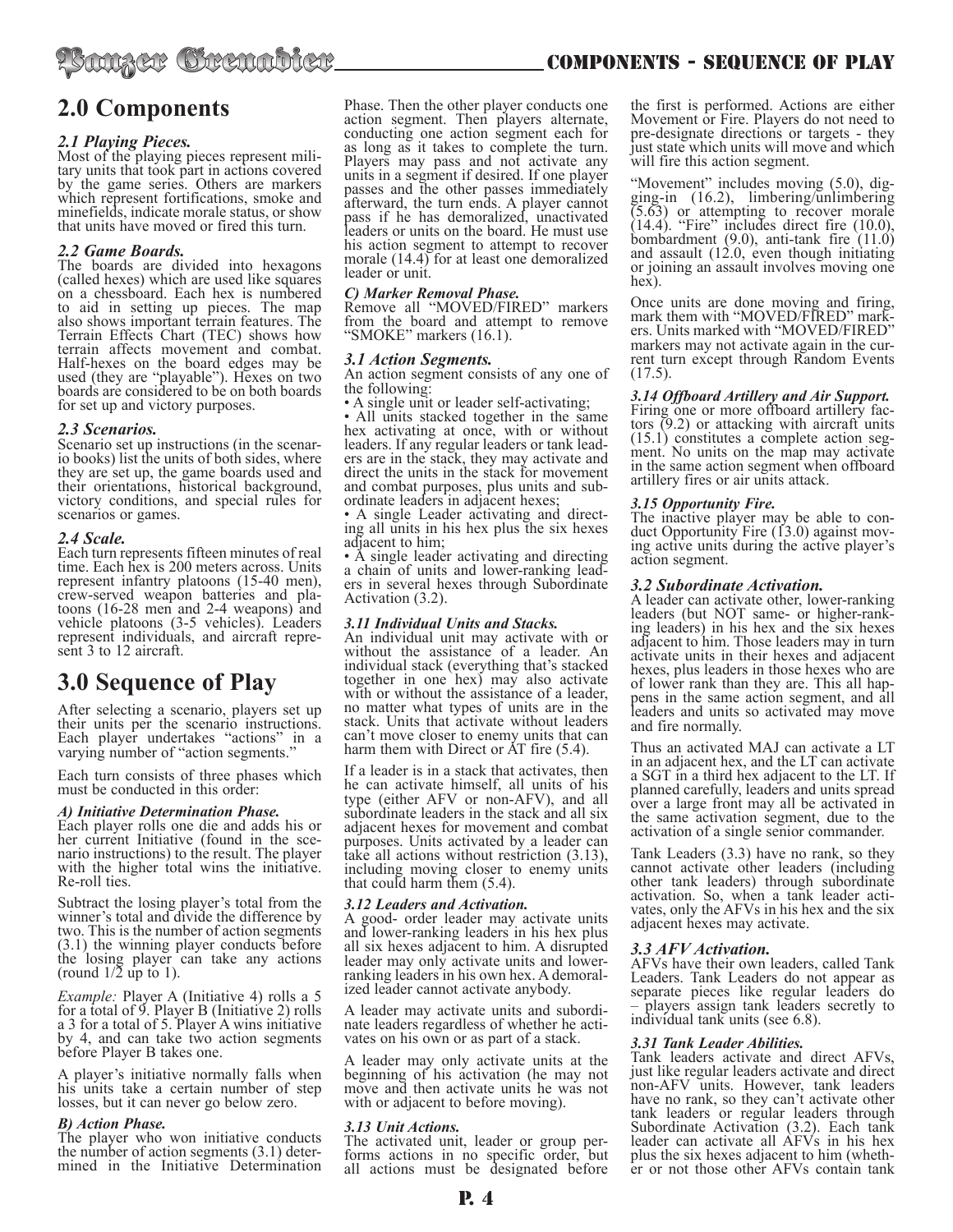# STACKING - MOVEMENT

leaders). Tank leaders can direct AFVs to perform all types of actions (3.13).

# *3.32 Tank Leader Limitations.*

Tank leaders cannot activate or direct non-AFV units or regular leaders. However, any non-AFV units or regular leaders<br>stacked in the tank leader's hex can activate at the same time as the tank leader if the stack self-activates (3.11, 5.45).

# *3.33 Regular Leader Limitations.*

Similarly, Regular leaders can't activate or direct AFVs (except APCs) or tank leaders, but any AFVs and Tank Leaders stacked in the regular leader's hex can activate simultaneously with him if the stack self-activates.

#### *3.34 APCs.*

APCs are hybrid AFV/Transport units, and can be activated by all friendly regular leaders and tank leaders.

# **4.0 Stacking**

More than one friendly unit may occupy the same hex. This is called "stacking."

#### *4.1 Limits.*

The maximum number of units that may occupy any hex is:

- Three combat units, PLUS
- Three transports (including APCs), PLUS

• Any number of leaders.

Stacking restrictions apply at all times. Units may not enter a hex if doing so would exceed stacking limits. In an assault hex, both sides may have up to three com- bat units plus three transports (including APCs) and unlimited leaders, for a total of up to twelve units plus an unlimited number of leaders in the hex.

# *4.2 Transport Units and Leaders.*

APCs, unarmed transports and leaders do not count for stacking in determining col- umn modifiers in combat (4.4).

# *4.3 Armored Personnel Carriers (APCs).*

APCs are hybrid units. They are opentop AFVs which also act as transports. Their armor value number gives them (and any units they are transporting) immu- nity to most results on the Direct and Bombardment fire tables. They are combat units, but they stack as transports, mean-<br>ing up to three APCs and/or unarmed transports (plus loaded units) may stack in a hex with up to three friendly non-APC combat units. They can be activated by all friendly regular leaders AND tank leaders.

# *4.4 Column Modifiers.*

A hex containing three combat units suffers  $a +1$  column modifier on the Direct and Bombardment Fire tables. Leaders, APCs and unarmed transports do not count toward this penalty.

Example: A hex with two INF units and a tank suffers  $a +1$  column modifier when attacked on the Direct or Bombardment fire table. So does a hex with three INF units. A hex with three APCs or trucks plus three leaders does not suffer a +1 column modifier in combat.

# *4.5 Effects on Movement.*

Moving combat units (except APCs) may not enter a hex containing three friendly non-APC combat units. Moving transports<br>(including APCs) may not enter a hex containing three friendly transports. Leaders have no such restrictions.

# **5.0 Movement**

The active player moves his or her acti- vated units ONE AT A TIME from hex to adjacent hex. EXCEPTIONS: A leader vates (including fleeing with it if it fails to recover from demoralization, 6.52, 14.31), and a unit being transported moves at the same time as the transport unit carrying<br>it (5.6). A leader can ride with non-transport units that have higher movement allowances than the Leader (for example, motorcycle units).

A unit's movement allowance is printed in the upper right corner, except for Leaders, who have a movement allowance of 4, and Cavalry Leaders, who have a movement allowance of 6.

Units spend movement points (MPs) from their movement allowances to enter hexes, paying the costs specified on the TEC. A unit only pays the MP cost for the most expensive terrain in the hex unless the TEC says otherwise, or unless the unit is moving along a road or crossing a bridge (5.2). A unit may not exceed its movement allowance in any action segment unless it ment allowance of at least 1 may always move one hex no matter how much it costs to enter the hex. However, some terrain like rivers may block movement (5.72). Activated units which began the action segment in the same hex do not have to move together.

# *5.1 Movement Type.*

Each unit has a movement class. Terrain

costs vary by movement class.<br>• Mechanized: Tanks, self-propelled artil-• Mechanized: Tanks, self-propelled artil- lery, most APCs, and other units using tracked or semi-tracked vehicles. All units with an armor value and a move- ment allowance (except armored cars) are

mechanized.<br>• Motorized: Armored cars, trucks, motorcycles, and other units using motor-pow-<br>ered wheeled vehicles (not horses). All vehicle units that are not mechanized are

motorized.<br>• Towed: Units with no movement allowance, which may only move with the aid of a transport unit. Towed units have a "T" on their reverse, limbered side in place of their movement allowance. A few towed units have a movement allowance of 1 on their limbered side. These may be towed or move on their own using Foot move- ment when limbered.

• Foot: Units that move using the human or animal foot. All units not described above as Mechanized, Motorized or Towed are Foot units.

# *5.2 Roads.*

To obtain the movement benefit of roads, movement must follow the road across a hexside containing the road, not just into or out of a road hex. Units moving along a road (including bridges) pay the road movement cost on the TEC, not the cost of the terrain in the hex.

Saager Grenabler

# *5.3 Friendly and Enemy Units in the Same Hex.*

A unit may not enter a hex occupied by one or more enemy combat units unless it is conducting an Assault (12.0).

# *5.31 Harmless Enemies.*

A unit may freely enter and exit hexes containing only enemy leaders (see 6.71 for possible leader casualties) and/or unarmed, empty enemy trucks, wagons or sledges. Such enemy transports are eliminated if the moving unit is a com- bat unit. Unarmed, empty transports can freely enter hexes containing only enemy unarmed, empty transports. They have no effect on each other.

*5.32 Assault.* gle hex into the adjacent hex occupied by enemy units (EXCEPTION: Cavalry Charges, 15.31), and must then stop mov- ing and assault the enemy units (12.0). Units that began their activation in the assault hex may leave it, but may only move a single hex when doing so. If no friendly units remain in the assault hex when the unit or units leave, then the enemy units in the exited hex get a "free shot" at all the exiting units on the assault table (12.12). Units exiting an assault hex may not enter another hex containing enemy combat units in the same segment.

# *5.4 Combat Movement*

If a unit is activated by a friendly leader, then it may move closer to enemy units that can spot it, have it within their range, and could obtain a combat result on it through direct fire or AT fire. If the unit is not activated by a friendly leader, then it can't move closer to such enemy units. "Moving closer" includes moving into an enemy-occupied hex for an assault (12.1). Units may not enter a hex containing enemy combat units unless they are activated by a friendly leader.

These restrictions apply even if the enemy units in question have MOVED/FIRED markers on them or are in an assault hex (and therefore unable to fire out of the hex). A leader may choose to move with any unit he activates, but is not required to.

#### *5.41 Exceptions.*

Units with AT fire values only do not impede the movement of personnel units. Units with direct-fire values only do not impede the movement of AFVs (despite the small chance of getting a combat result on AFVs with direct fire). Units do not need leaders to move closer to units which could only obtain a combat result on them with bombardment fire (9.0). Units may not enter the hex of an enemy unit with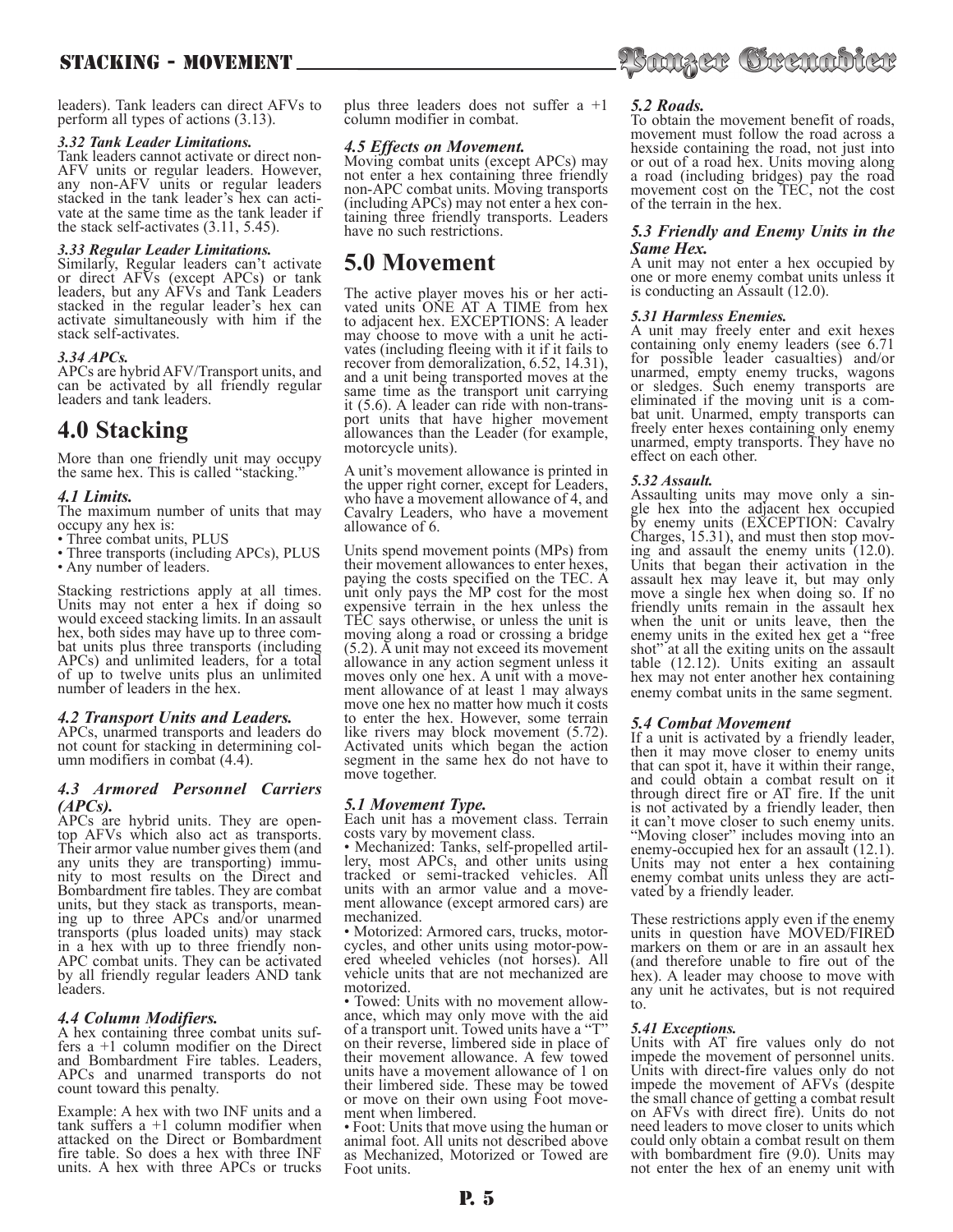any kind of fire value unless they're acti- vated by a leader.

A unit does not need a leader to enter a hex at an equal or greater distance from enemy units, or to move closer to enemy units that can't spot it, or to move closer to enemy units through hexes which are outside enemy direct or AT fire range (whichever fire type could hurt it).

# *5.42 Leader Types.*

Units must be activated (3.1) by leaders of their own kind to move toward what could hurt them. A regular leader cannot activate AFVs (except for APCs, 5.43), and Tank Leaders (6.8) cannot activate non-AFV units. Regular and tank leaders cannot activate each other, though they may both activate simultaneously if stacked together (3.11). Tank leaders have no rank, so they can't activate each other through subordi- nate activation (3.2). Only one tank leader may activate per action segment (unless more than one are in a stack that selfactivates).

# *5.43 Armored Personnel Carrier.*

APCs are hybrid AFV/Transport units. So, they can be activated by any type of leader (regular or tank).

# *5.44 Leader Limitations.*

Disrupted leaders can only activate units and subordinate leaders in their own hex.<br>Demoralized leaders can't activate anybody. The same applies to tank leaders in disrupted and demoralized tank units.

# *5.45 AFV and Non-AFV Units Performing Combat Movement Together.*

If a regular leader and a tank leader are stacked together in a stack that self-acti-<br>vates (3.11), then those leaders may nor-<br>mally activate all AFVs in the stack and adjacent hexes, and all non-AFV units and leaders in the stack, adjacent hexes, and other hexes through subordinate activa- tion (3.2). All such units and leaders can perform move or fire actions (3.11) nor- mally, including moving toward units that could hurt them. This is the only way AFV and non-AFV units may perform combat movement together in the same segment or enter an assault hex together (12.1). If only one type of leader is in a stack that activates, then only units of his type may advance on units that could hurt them. Note that tank leaders cannot use subor- dinate activation, so in this case he can only activate AFVs in the activated stack plus all 6 adjacent hexes (3.31). Note also that APCs can be activated by any leader, including those activated by subordinate activation.

*Example:* A Sergeant, a Tank Leader, an INF unit and an AFV unit which are in the same hex may all activate at once as a stack. All units in the stack may fire or move normally (including moving closer to enemy units that could hurt them) in the same action segment.

If any AFVs, Corporals, and/or non-AFV units are in the six hexes adjacent to the stack, then they may be activated by the leaders in the stack and may all fire or move normally (including Combat Movement) in the same action segment as the stack. So can any APCs and non-AFV units in all hexes adjacent to the Corporal (3.2).

If there was no tank leader in the stack, then the AFV there could still activate as part of the stack, but it could not perform Combat Movement, and the adjacent AFVs could not activate. If there were no regular leader in the stack, then the INF unit there could activate but not perform Combat Movement, and no adjacent non-AFV units or leaders could activate. Note that APCs in the stack and adjacent hexes could all activate and perform combat movement no matter which type of leader is in the stack.

# *5.5 Night Movement.*

On night turns, units may not enter hexes that are not friendly-controlled unless they are activated by a leader (5.42).

# *5.6 Transport.*

A single good-order transport unit may transport one weapon or personnel unit (except cavalry), PLUS up to three lead-<br>ers. Once loaded, the transport unit and everything it carries count as one unit for stacking, movement and combat purposes. They all move together as one. When loading or unloading, the transport and everything being loaded or unloaded must be in the same hex. Disrupted and demor- alized transports cannot load or transport units.

# *5.61 Transporting Personnel.*

A personnel unit (except cavalry) may load onto or unload from a transport unit at a cost of 1 MP to BOTH units each time the unit loads or unloads. Personnel units may load, be transported and unload in the same movement phase, but may not enter another hex after being unloaded. A transport that unloads personnel may keep moving if it has MPs remaining after unloading.

# *5.62 Transporting Weapons.*

Weapon units have two sides. The front shows the weapon deployed for fire and the reverse shows it prepared to move ("limbered"). Only units with a movement factor on the front may move without lim- bering. To be transported, a weapon unit with no movement allowance and a "T" on the reverse side must be on its reverse side.

*5.63 Limbering and Unlimbering.* ed (hooked up for towing) at a cost of all the transport and weapon units' MPs. This requires an entire action segment. Thus, a transport unit may not move and load a weapon unit in the same action segment. Unloading costs no MPs to either unit, but unlimbering requires the weapon unit's entire action segment. Thus, a weapon that starts its action segment loaded may unload and unlimber in the same segment, and the transport unit it was loaded on may move or load another unit in the same hex in the same segment as well.

# *5.64 Self-Propelled Artillery.*

Any weapon unit with an armor value is self-propelled and does not need to limber to move. It uses mechanized movement and may not be transported. Weapon units with a movement allowance but no armor value are personnel units and may be transported  $(5.61)$ .

# *5.65 Taking Damage.*

If a transport unit is fired on, everything it's transporting suffers the same fate as the transport. If a transport must make a morale check due to enemy fire, make one roll for the transport only, adding the morale bonus of any one leader it is carry- ing or in its hex or an adjacent hex. If the transport becomes disrupted or demoral- ized or is eliminated, so does everything it's transporting.

So, while personnel units and leaders are normally immune to AT fire, they are eliminated if a transport carrying them is destroyed by AT fire. Conversely, a per-<br>sonnel unit loaded on an APC is protected by the APC's armor value, and is immune to all results on the direct fire and bom- bardment table except X, 2X and 3X.

# *5.66 Forced Unloading.*

If a transport unit becomes disrupted or demoralized, everything it's carrying does too and unloads immediately. Weapon and mortar units unload on their limbered sides.

# *5.67 Restrictions.*

Units being transported may not conduct any type of fire. If a transport has a fire value, it may fire even if it is loaded. In a hex containing enemy units, a unit being transported may unload as a movement action, but it may not load.

*Example:* The German player declares that an SPW 251 APC carrying an INF unit will conduct a FIRE action, moving into an adjacent hex to initiate an assault. The German player may count the APC's direct fire value in his total assault strength, but not the fire value of the loaded INF unit. The next turn, the APC may declare a movement action and unload its INF unit. Because it was a movement action, nei- ther unit may conduct an assault that turn (though they may defend against enemy assault).

# *5.7 River Crossings.*

Bridges and fords help units cross riv- ers. Bridges are printed on the board, while fords are designated in the scenario instructions. Players entering a river hex with a bridge or ford pay the MP cost listed on the TEC or in the scenario instructions.

Depending on scenario instructions, units may be able to cross rivers at places other than bridges and fords on their own, or they may need the help of an engineer (ENG) unit. No matter the size of the river, any unit that crosses must stop moving once it leaves the river hex.

# *5.71 Minor Rivers.*

Foot and mechanized units may enter minor river hexes without bridges or fords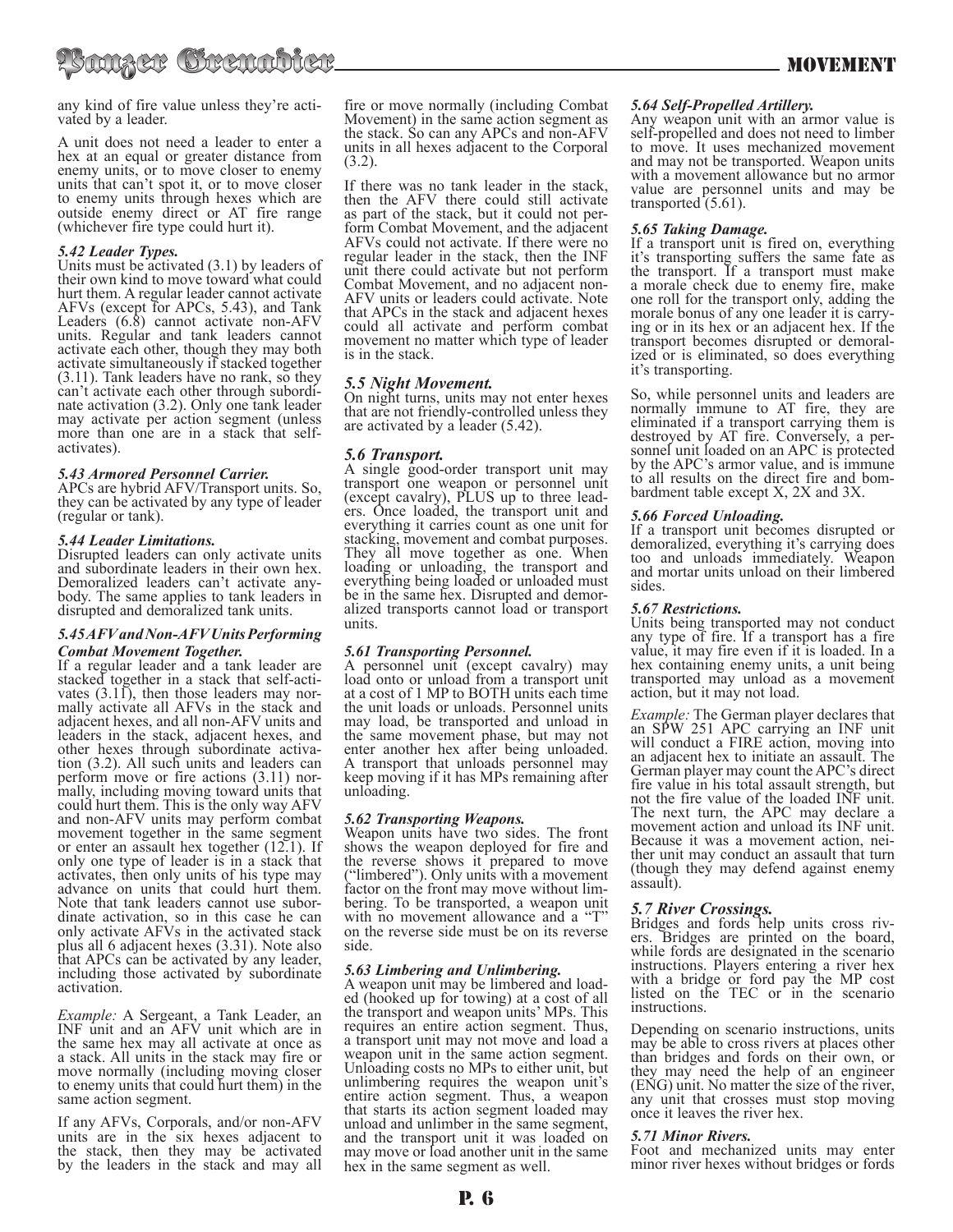# MOVEMENT - LEADERS

by paying the MP cost for river hexes on the TEC. They may cross to the other side of the river by paying the normal MP cost for the hex entered. Motorized units may not enter a minor river hex or cross it (except at a bridge or ford) without help from an ENG  $(5.73)$ .

# *5.72 Major Rivers.*

Foot and Mechanized units may enter Major River hexes without bridges or fords by paying the River hex MP cost on the TEC. Motorized units may not enter a Major River hex (except at a bridge or ford) unless assisted by an ENG. Foot and mechanized units may move down the river from river hex to river hex, paying the River MP cost, but no unit may cross a major river at any spot other than a bridge or ford unless it is an ENG, or has the assistance of an ENG.

# *5.73 River Crossing Procedure.*

To assist units crossing a river, an ENG unit must enter the river hex first. Units needing the ENG's assistance to cross cannot enter the river hex until at least the turn after the ENG enters it. The ENG must be in good order and remain in the river hex without moving during all game turns in which it helps other units to cross. Each crossing foot and mechanized unit must pay the normal MP cost to enter the ENG's hex. Motorized units can only enter the ENG's hex if they start their activation adjacent to it. All units entering the ENG's hex may move no farther that turn.

In any subsequent game turn, the cross-<br>ing unit may attempt to leave the river<br>hex. If the unit is a motorized unit crosshex. If the unit is a motorized unit cross-<br>ing a minor river, it may leave the river hex automatically. If the unit is crossing a major river, the owning player rolls two dice and compares the result to the Crossing Number for the unit's type (foot, motorized or mechanized) in the scenario instructions. Unless scenario instructions state otherwise, the unit can leave the river hex and cross if the result is equal to or less than the Crossing Number. If not, the unit remains in the river hex and may not move this turn. It may try again next turn.

ENG units on their own may enter a major river hex and exit on any subsequent turn on a successful Foot crossing roll.

# *5.74 Limitations.*

Up to three combat units, plus three trans- ports (including APCs), plus any number of leaders may stack in the same river hex with an ENG. An ENG does NOT count against stacking limits in river hexes, but does count when determining column modifiers in direct and bombardment fire<br>(for example, two or three non-APC combat units plus an ENG in a river hex give the enemy  $a + 1$  column shift).

# *5.75 Combat Effects of Rivers.*

Units in a river hex (whether they're crossing or not) can be attacked normally, even by Assault (12.0). If units assault into a Major River hex, the attacker suffers a -2 column modifier on the first assault round IF neither side has an ENG in the hex.

If the ENG assisting a crossing becomes disrupted or demoralized, so do all friend- ly units in the hex with it at the time. If a demoralized ENG fails to recover morale and leaves the hex, the other units with it must do the same (exposing them all to a "free shot" if the hex exited is an assault hex, 12.12). All the units leaving the hex must move back in the direction they came from – they may not cross the river when their ENG flees.

# **6.0 Leaders**

Leaders are the most important pieces in the game. Their presence is required for most combat units to operate effectively.

*6.1 Leader Selection.* wise, players select leaders randomly for each scenario. Each player places all his side's leaders of the rank(s) specified in the scenario in an opaque container. He draws one out and "flips" it like a coin. Each leader piece has two sides, each side rep-<br>resenting a different leader. Use the leader on the side that lands face-up. Continue drawing and flipping leaders until the number of leaders of each rank specified in the scenario have been drawn.

# *6.2 Leader Activation.*

A leader may only be activated if it is not currently marked with a "MOVED/FIRED" marker. A leader with a "MOVED/FIRED" marker may assist friendly units undergo-<br>ing morale checks (14.1) or defending against an assault (12.4), but may not activate friendly units (3.1), assist recov- ering units (14.4) or attack in an assault  $(12.11)$ .

# *6.3 Movement.*

Leaders move as Foot units and have a movement allowance of 4, except for cavalry leaders  $(6.9)$  who have a movement allowance of 6. Scenario instructions may also modify leader movement. All leaders except cavalry leaders may be transported (5.6). A leader may move with any unit he activates, and can ride on a non-transport unit that has a higher movement allowance than he does (such as a motorcycle unit).

# *6.4 Combat.*

# *6.41 Combining Fire.*

Units stacked together in the same hex<br>may always add their direct fire or bombardment fire values together into one combined attack without the help of a leader. Units may not combine different fire types (such as direct and bombard- ment) into one attack – only fire values of the same type may combine. Different units may never combine their AT fire values into one attack.

Units in different hexes may not combine their fire values into one attack without the aid of a leader. An activated, good-order leader with a combat modifier of "1" may combine the direct or bombardment fire values of units in his hex plus one adjacent hex. An activated, good order leader with



a combat modifier of "2" may combine the direct or bombardment fire values of units in his hex plus two adjacent hexes. He MAY NOT combine direct and bombardment fire into one attack.

# *6.42 Firepower Enhancement.*

An activated, undemoralized leader may add his combat modifier to the direct fire value of one unit in his own hex. For example, a German leader with a combat modifier of 1 may increase the direct fire value of an INF unit in his hex from 5 to 6. Defending leaders in assaults (12.0) can add their combat bonuses to defending units even though they're not activated. ers, then each leader may add his combat bonus to the firepower of only one unit, and each unit may receive a firepower bonus from only one leader.

# *6.43 Assault.*

An undemoralized leader in an assault hex gives friendly units there  $a + 1$  column shift (see Assault Table). He also increases their direct fire value as usual if he has a combat modifier. Additional friendly leaders do not give additional column shifts.

# *6.5 Morale.*

# *6.51 Morale Checks.*

A leader may assist units in his hex and adjacent hexes in their morale checks. Add the leader's morale modifier to the morale of the units undergoing the morale check. A leader does not have to be activated to assist in morale checks, and may assist even if he has a MOVED/FIRED marker on him.

# *6.52 Recovery.*

An activated leader may help the units he activates to recover from disruption or demoralization (14.4). Add the leader's morale modifier to the morale of the units attempting recovery. A given unit may benefit from only one leader's morale modifier - do not add multiple leaders' modifiers. If a leader activates lower-rank- ing leaders through subordinate activation (3.2), the lower-ranking leaders may add their own morale modifiers to the morale of recovering units they activate (not the superior leader's modifier).

If a demoralized unit in an activated good-order leader's hex fails to recover and flees (14.31), the leader may move with it. If the leader is Disrupted, he must voluntarily become demoralized himself if he wants to flee with it (change his marker from Disrupted to Demoralized and move him with the fleeing unit).

#### *6.53 Good Order, Disrupted and Demoralized Leaders.*

A good-order leader may assist units in his hex and adjacent hexes to check morale and recover. A disrupted leader may assist units in his hex only; a demoralized leader may assist no one.

# *6.54 Leaders Helping Leaders.*

A leader may use his morale modifier to assist lower-ranking leaders just as he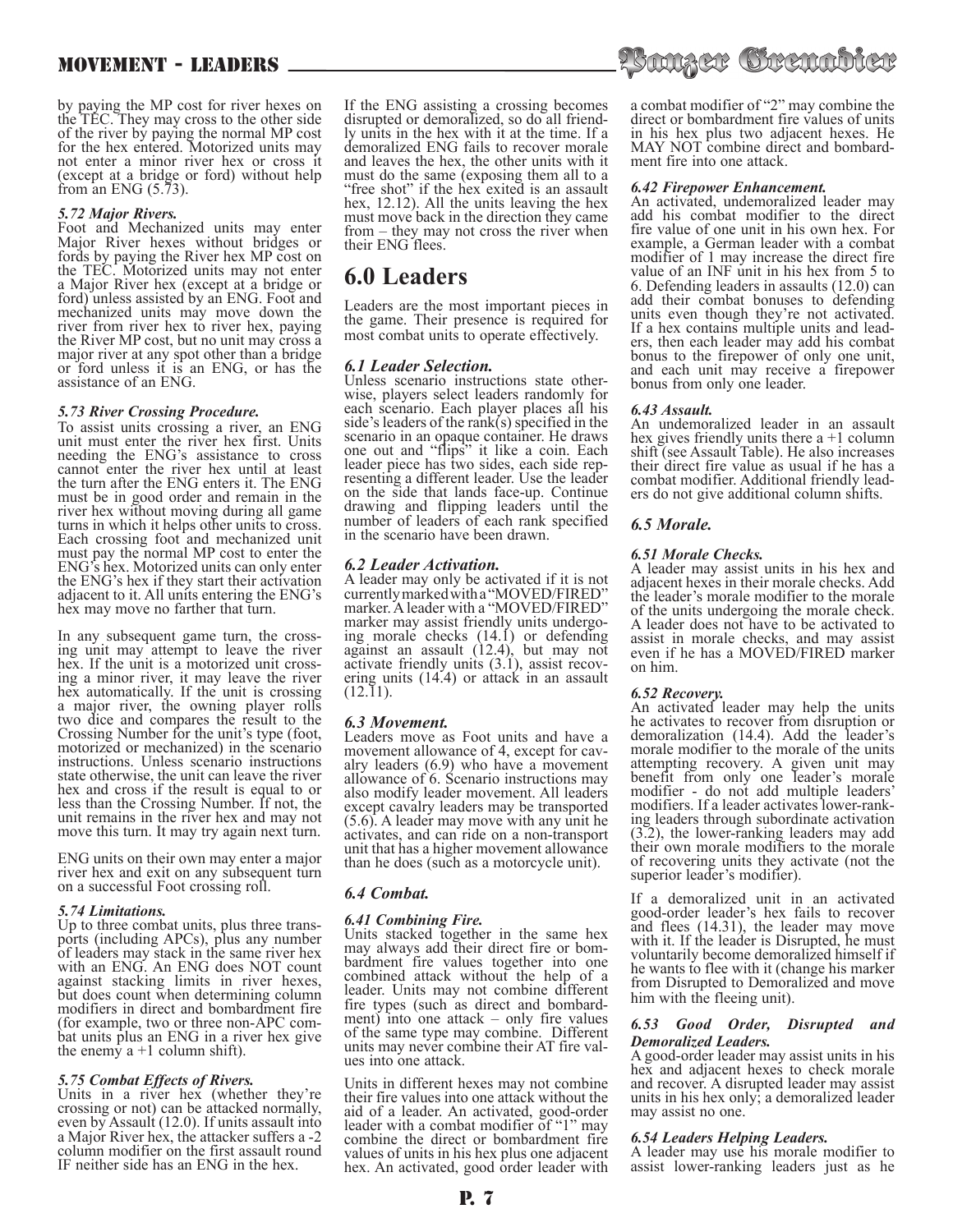

#### would to assist units.

#### *6.55 Restrictions.*

A leader may not move to a different hex or participate in Fire actions in the same action segment in which he assists a recovery attempt (EXCEPTION: He may flee with a demoralized unit in his hex that fails to recover, 14.31). Place a "MOVED/ FIRED" marker on him.

# *6.6 Kommissars (KOM).*

Soviet, Communist Chinese and other Soviet-bloc forces occasionally include<br>Kommissars. KOMs are treated as leaders for purposes of being killed  $(6.7)$  and rolling morale, but otherwise do not function as leaders. They serve only to assist demoralized units to recover (14.4). They may not assist demoralized leaders.

#### *6.61 Required Movement.*

A KOM must move to the nearest demor- alized friendly unit by the shortest route (in terms of MP cost) possible.

# *6.62 Party Discipline.*

To assist in recovery, the KOM must be activated and begin the action seg-<br>ment stacked with the demoralized unit(s) (which must also be activated). Use the KOM's morale value in place of the units' morale, and roll for recovery for each of the units.

#### *6.63 Benevolent Assistance.*

If the recovery attempt is successful the unit recovers to good order (not disruption). If the recovery attempt is unsuccess- ful, the unit suffers a step loss and remains demoralized. If the demoralized unit must flee due to failure to recover (14.31), the KOM must move with it.

# *6.64 Self-Criticism.*

Disrupted KOMs may assist demoralized units in recovery. Demoralized KOMs may not.

#### *6.65 Mandatory Re-Education.*

If a KOM is stacked with a demoralized unit, he must at some point in the turn be activated and assist the unit in recovery. The Soviet player may not pass if he has an unactivated KOM stacked with an unactivated, demoralized unit.

# *6.66 Rule of the Beast.*

If two KOMs are in play and only one Soviet unit in play is demoralized, then only one KOM need move toward it.

# *6.7 Leader Casualties.*

Leaders can be eliminated in more than one way. A demoralized leader who is again demoralized is eliminated (14.11). A demoralized leader who rolls a 12 on his recovery roll deserts and is eliminated (14.44). Otherwise, if a leader is in a hex where any units suffer step losses, he may be killed or badly wounded. After all step losses have been applied and all morale checks are complete, the owning player rolls two dice for each leader in the hex. Subtract one from the result for every step loss suffered by friendly units in the

hex. On a modified result of 2 or less, the leader is eliminated.

#### *6.71 Lone Leaders.*

If one or more leaders are in a hex with no other units, one leader is eliminated per step loss scored on the hex by bombard-<br>ment or direct fire (e.g.,  $X =$  one leader eliminated,  $2X = two$  leaders eliminated, etc.). If one or more enemy combat units (not unarmed transports or leaders) enter such a hex, roll two dice for each friendly leader in the hex. On a result of 9 or more the leader rolled-for is removed from play. On a result less than 9, he is displaced to an adjacent hex that is either friendly-con- trolled or vacant. If all adjacent hexes are enemy-occupied, he is eliminated.

#### *6.72 Decapitation.*

If the highest-ranking leader on a side is eliminated, no friendly unit within three hexes of where he was killed may move in the remainder of the current or subsequent game-turn. They may fire normally.

#### *6.73 Catastrophic Loss.*

If a leader with a rank of MAJ or higher is eliminated, all friendly units which were stacked with him undergo an immediate morale check. Subtract (do not add as is normal) the eliminated leader's morale modifier from the morale of each unit checking morale.

# *6.8 Tank Leaders.*

All German AFVs, all Soviet Guards AFVs in scenarios taking place in 1943 or later, and all American and Polish AFVs in scenarios taking place in 1944 or later have tank leaders. For other forces, the scenario instructions designate how many tank leaders a side has. The owning player secretly assigns the tank leaders to his or her AFV units (record the letter IDs of the AFVs with tank leaders). APCs never have tank leaders and may not have tank leaders assigned to them. However, they can be activated by tank leaders and regu- lar leaders.

*6.81 Effects.* A tank leader can activate AFVs (includ- ing APCs) in his own hex and all six adjacent hexes. If an AFV is activated by a tank leader, it can initiate an assault (12.1) or move closer to an enemy unit that can spot it, has range on it, and could obtain a combat result on it through AT fire.

*6.82 Limitations.* vate non-AFV units, cannot activate other tank leaders through subordinate activation  $(3.2)$ , may not spot for bombardment fire  $(9.1)$ , and do not modify combat or morale.

#### *6.83 Other Leaders.*

Regular leaders can activate APCs, but cannot activate any other type of AFV.

#### *6.84 Tank Leaders and Regular Leaders Activating Together.*

If a regular leader is stacked with a tank leader and the stack self-activates (3.11), then both leaders activate simultaneously. They may activate AFVs, non-AFV units and lower-ranking leaders in the stack and adjacent hexes normally. All such units and leaders may perform any type of move and fire actions  $(3.11)$  and subordinate activation (3.2) normally, all in the same action segment. This includes moving closer to enemy units and/or initiating assaults (5.4, 12.1).

*6.85 Armored Car Leaders.* nario book) always has an Armored Car Leader. An Armored Car Leader has the same capabilities as a Tank Leader, except that he can only activate armored cars.

#### *6.9 Cavalry Leaders.*

In scenarios with cavalry units, players may designate any of their leaders as cavalry leaders unless scenario rules say otherwise. Cavalry leaders have a move- ment allowance of 6, and are the only leaders that may order a cavalry charge (15.31). In all other respects they act like regular leaders.

# **7.0 Combat**

# *7.1 Types.*

Each unit which elects to "FIRE" during its activation segment may perform one type of fire. The fire types available for use are:

- Bombardment Fire (9.0)
- Direct Fire (10.0)
- Anti-Tank Fire (11.0)
- Assault  $(12.0)$

Alternatively, inactive units may use Opportunity Fire (13.0) to attack spotted, moving individual enemy units with direct or anti-tank fire. Units may only perform a given fire type if the values for the fire type are printed on the unit's piece (7.3).

# *7.2 Restrictions.*

#### *7.21 Spotting Requirement.*

Units must be able to spot (8.0) enemy units in order to fire on them, except for units using bombardment fire. A friendly undemoralized regular leader in spotting<br>range (8.1) of the target may spot the target for bombarding units which can't spot it on their own.

#### *7.22 Multiple Fire Types.*

A unit may not conduct more than one type of fire (7.1) per turn. Units may not activate or fire in a friendly action phase if they took Opportunity Fire (13.0) in an enemy action phase.

# *7.23 Split Fire.*

A unit must apply its entire fire value against a single target - it may not "split" its fire to attack more than one target in the same action segment. EXCEPTION: An HMG unit may divide its direct fire value to attack multiple targets in the same action segment. This "split" fire may be combined with the fire values of other units normally (7.33). The smallest num-<br>ber into which an HMG's fire value may ber into which an HMG's fire value may<br>be split is 3 (thus a German 9-5 HMG can hit three separate targets at a strength of 3 each). An HMG may not divide fire when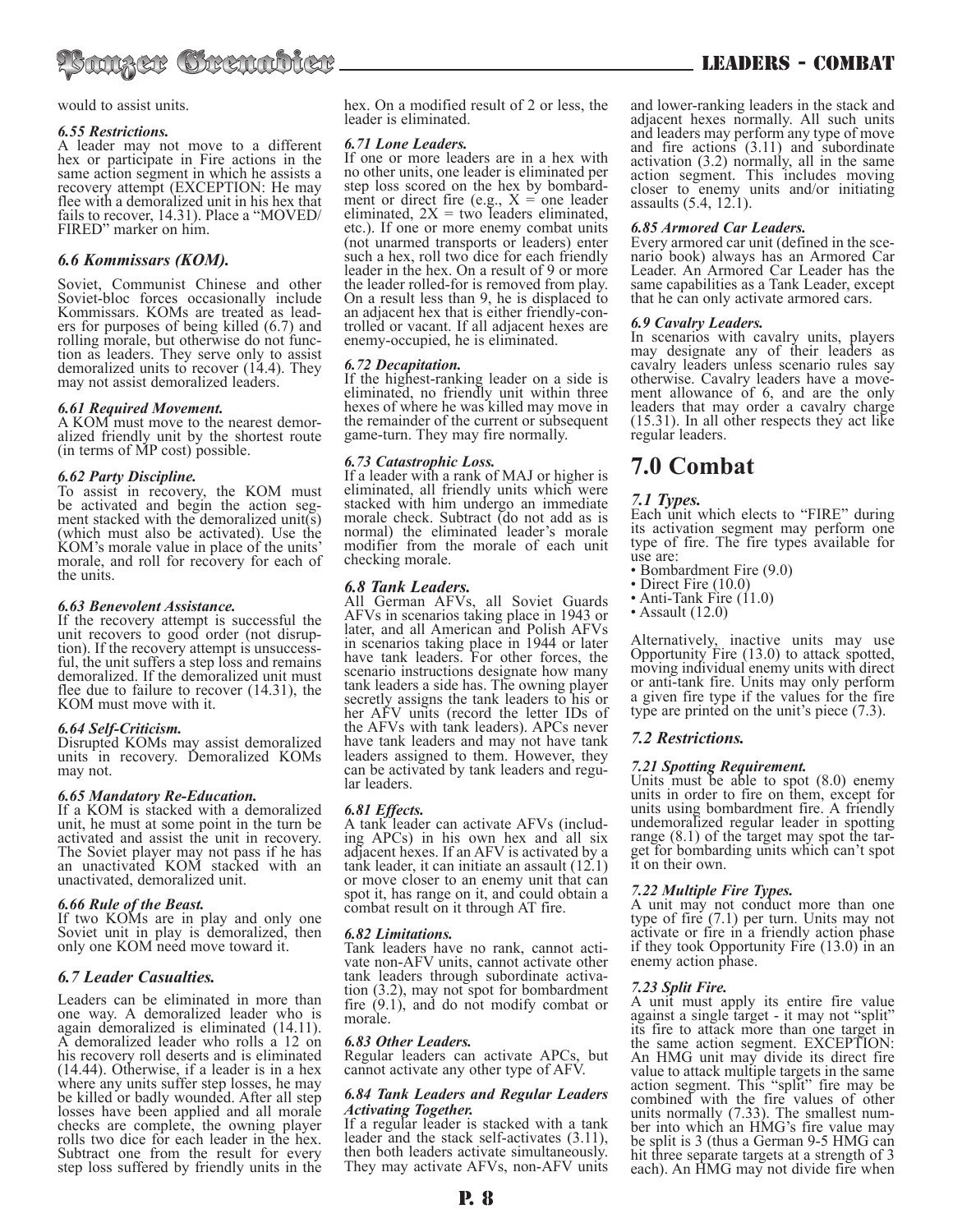# FIRE ATTACKS –

conducting opportunity fire (13.0).

#### *7.24 Blocked Fire.*

Units may not target direct fire at a hex containing friendly units, nor may they trace direct fire through a hex containing friendly non-armored units (EXCEPTION: see 10.1) They MAY target bombardment fire at an assault hex. They may also target anti-tank fire at an assault hex IF there are no friendly vehicle units in that hex.

#### *7.25 Armor Immunity.*

If a unit has an armor value (even a value of 0), it is immune to all but an X or  $#X$ result on the direct fire or bombardment fire tables. If the unit is an APC, anything it's transporting is immune as well. Armor gives no protection on the Assault Table (for example,  $M =$  Morale Check for all assault targets including all AFVs).

# *7.3 Unit Fire Value and Range.*

A unit's fire value and range are printed on its playing piece in the form of two<br>numbers separated by a dash. The number before the dash is the fire value - the number after the dash is the range. Some units have more than one type of fire value. Fire values are color-coded by type as follows:

- Black: Direct Fire
- White: Bombardment Fire
- Red on Yellow: Anti-Tank Fire

#### *7.31 Restrictions.*

Units must possess the appropriate fire value in order to perform a specific type of fire (for example, a unit with no AT value may not use AT fire).

#### *7.32 Combat Range.*

Units must be within range of their intend- ed targets to attack them. Trace a line from the center of the firing unit's hex to the center of the target hex, and count the hexes the line goes through. The number of hexes must be equal to or less than the firing unit's range. Count the hex occupied by the target unit(s) but not the hex(es) occupied by the firing units.

*7.33 Combining Fire.* ment fire values together to make one stronger attack. Only fire of the same type may combine – direct fire may never combine with bombardment fire. AT fire values may never combine under any cir- cumstances.

Units stacked together in the same hex may always combine fire, whether they have a leader or not. Units in adjacent hexes may combine fire only if activated by a leader who has a combat modifier. A leader can combine the fire of his hex plus a number of adjacent hexes equal to his combat modifier (6.41).

Up to three offboard artillery factors may be combined into one attack per action segment. They may not be combined with onboard units.

# *7.4 Fire Effects.*

*7.41 Direct and Bombardment Fire.* Direct fire and bombardment attacks affect all units in the target hex except for AFVs. AFVs (and anything loaded on APCs) are only affected by an " $X$ " or " $\#X$ " result.

#### *7.42 Anti Tank Fire.*

AT fire only affects the individual vehicle unit fired upon (and anything it's trans- porting).

#### *7.43 Assault.*

Assault fire affects all enemy units in the assault hex.

# *7.44 Opportunity Fire.*

Opportunity Fire only affects the individ- ual moving unit fired upon (and anything it's transporting). Units with direct fire values, and AFVs with Armor Efficiency (11.2), may conduct two opportunity fires each turn.

#### *7.45 Results.*

Determine results on the combat results table for the appropriate type of fire. Results may range from the target unit(s) having to take step losses (7.6) or morale checks (14.1), or no effect at all.

#### *7.46 MOVED/FIRED Markers.*

Once a unit has performed any type of fire, place a "MOVED/FIRED" marker on it to show that it may perform no further action this turn (Exception: "Free Shot" when all enemy units exit assault hex, 12.12). When a unit uses its first opportunity fire in a turn, place two MOVED/FIRED markers on it. When it uses its second opportunity fire in the turn, remove the second MOVED/FIRED marker and leave the first to show it cannot move, fire or activate this turn.

# *7.5 Column and Dice Roll Modifiers.*

Some conditions change the column used on the direct fire, bombardment or assault table, or modify the result of an Anti-Tank fire dieroll.

# *7.51 Applying a Column Modifier.*

When a column modifier is applicable, go up or down a number of columns equal to the modifier. For example, a modifier of +2 would change a bombardment attack from the 5 column to the 12 column. See the tables for the column modifiers for each fire type. Only the direct fire table<br>has maximum positive and negative column modifiers  $(10.3)$ , but no attack on any table is ever reduced below the lowest fier is applicable to anti-tank fire, add or subtract it from the result.

#### *7.52 Separate Column Modifiers in One Attack.*

In some cases, a column modifier will apply to some units in an attacked hex but not others. In such a case, make one dieroll for the attack, but use different columns to determine the combat results on the differ- ent target units.

*Example:* An SS HMG unit with a direct fire value of 11 fires at a hex containing a Soviet INF unit and a 76.2mm artillery unit. The range is 2 hexes, so the HMG attacks the INF unit on the 11 column of the Direct Fire Table, and attacks the artillery unit on the 22 column (+2 col- umn modifier vs. artillery). The German player rolls once, rolling a 4. That's an M1 result vs. the INF unit, and an X result vs. the gun. The INF unit must make an M1 morale check, while the gun is elimi- nated.

# *7.6 Step Losses.*

A full-strength unit which takes a step loss must flip to its reduced-strength side. A reduced-strength unit which takes a step loss is eliminated. A unit with no reduced strength side that takes a step loss is also eliminated. Any unit that takes two or more step losses is eliminated. If a transport is eliminated, any unit which was loaded on it at the time is also eliminated.

#### *7.61 Direct and Bombardment Fire.*

Each direct or bombardment fire attack affects the entire target hex. An "X" result on the Direct or Bombardment Fire table causes the following damage:

1. One step loss to one combat unit in the hex (except closed-top AFVs), AND

2. One step loss to one wagon, truck or sledge unit in the hex.

In all cases, the owning player chooses which unit in both of the categories listed takes the step loss. If a hex does not con- tain units of a given type (for example, no wagon, truck or sledge units), the step loss to that type of unit is ignored. If a " $2X$ " or " $3X$ " result is rolled, the fire causes 2 or 3 step losses (respectively) to both unit types above. The owning player gets to choose which units in each category take the second and third step losses, except that at least one of the step losses must be taken by an open-top AFV if present.

Closed-top AFVs never take step losses from direct or bombardment fire. However, they must all make an M morale check in a hex where an X, 2X or 3X result occurs. All other surviving units in the hex must make an M2 morale check after step losses are applied.

*Example:* A "2X" result is rolled against a hex containing a full-strength German INF unit, a Tiger tank, an SPW 251 APC and two wagon units. This inflicts one step loss on the German INF unit and eliminates the APC plus both wagon units. The tank and the reduced-strength INF unit remain in the hex. The tank must make an M morale check, while the INF unit must make an M2 morale check.

# *7.62 Anti-Tank Fire.*

Combat results inflicted by Anti-Tank Fire only affect the individual target unit fired upon.

# *7.63 Assault.*

If a "1" result is rolled on the Assault table, the fire causes the following damage: 1. One step loss to one enemy combat unit

of any kind in the assault hex, AND;

2. One step loss to one enemy wagon, truck or sledge unit in the hex.

In both of the unit type categories above, the first step loss must be taken by a unit with the best morale status. A good-order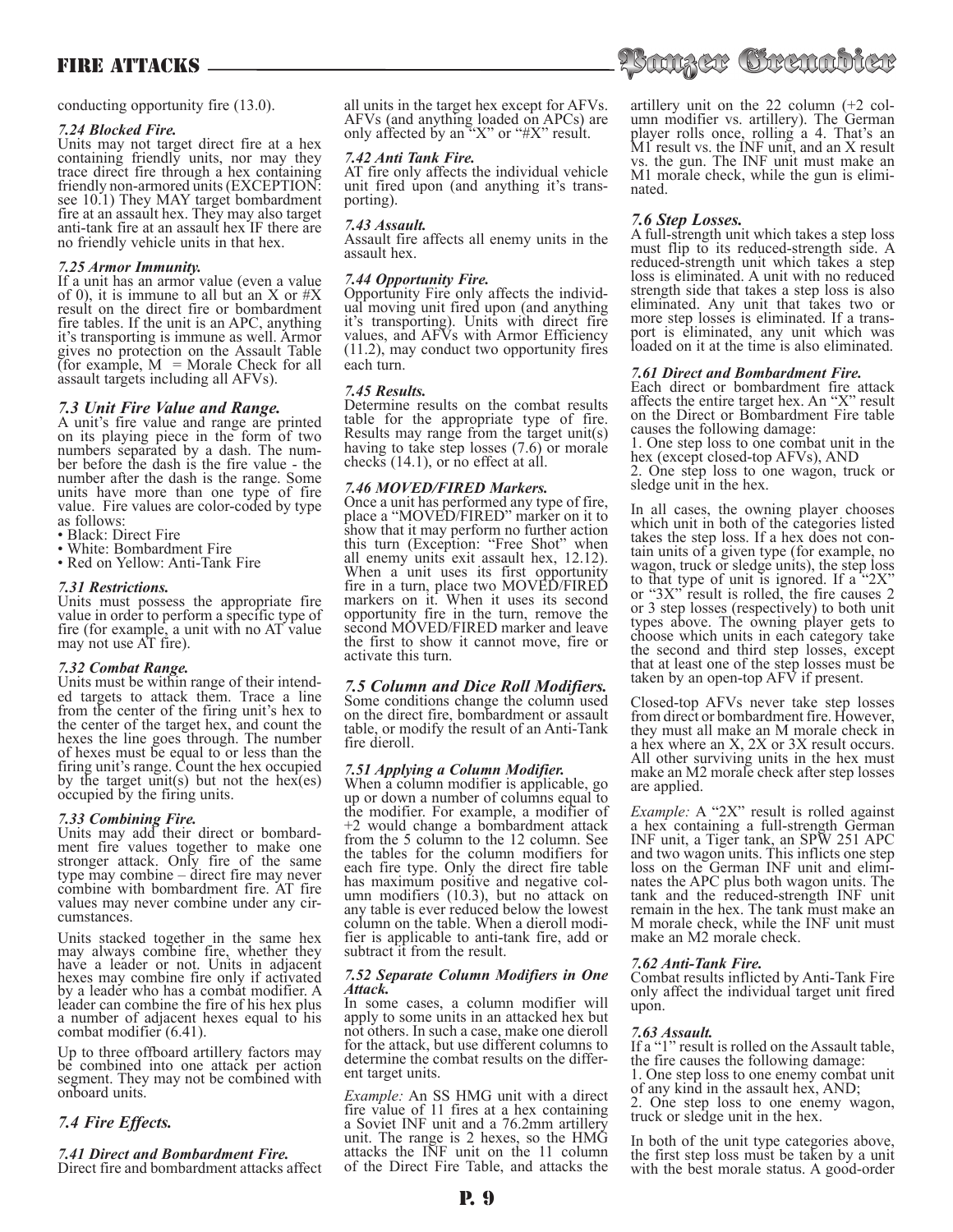# tanzer Crenabler

unit must take the first step loss if friendly disrupted or demoralized units of its type are present in the hex. If all friendly units of a given type in the hex are disrupted and demoralized, then a disrupted unit must take the step loss. If all friendly units of a given type are demoralized, the owning player chooses which one takes the first step loss.

If a "2" or "3" result is rolled, the fire causes 2 or 3 step losses (respectively) to both unit types listed above. The owning player gets to choose which units in each category take the second and third step losses, except that at least one of the step losses must be taken by an AFV (of any type) if present. As with direct and bom- bardment fire, step losses to absent unit types are ignored.

*Example:* A German-occupied hex contains an INF unit, a disrupted HMG, a Tiger tank, an SPW 251 APC, and two trucks. All units are full-strength. If Allied units assault into the hex and roll a "1" result, the German player would be required to remove one truck from play, and then apply a step loss to either the INF, tank or APC (his choice). He could not apply the step loss to the HMG because it's disrupted and the other combat units are not.

If the Allied player had rolled a "2" or "3" result, the German player would be required to remove both trucks from play. He would then be free to allocate the 2 or 3 step losses among his units as desired, except that he must apply the first step loss to a unit other than the disrupted HMG, and he must apply at least one step loss to the tank or the APC.

After applying all step losses, each surviv- ing unit must make an M2 morale check.

If any active units in the assault hex did not participate in the assault, then any step losses their side takes may not be applied to them (12.3).

# *7.64 Opportunity Fire.*

Opportunity fire only affects the single moving unit that is the target of the fire. Therefore, combat results (including step losses) inflicted by opportunity fire do not apply to any other units in the hex with the moving unit. Each unit may conduct two opportunity fires per turn if it is using direct fire, or if it is an AFV with armor efficiency (11.2) using AT fire.

# **8.0 Spotting**

Direct and bombardment fire affects the entire target hex. In order to perform direct or bombardment fire, at least one enemy unit in the target hex must be spotted (vis- ible to a spotting friendly unit). Once such a unit is spotted, the hex may be fired on and all units in the hex are affected nor- mally whether they're spotted or not (8.2, Exception: 7.64).

For anti-tank and opportunity fire, the individual target unit must be spotted to be fired on, whether other units in the hex are spotted or not (8.2).

# *8.1 Spotting Range.*

Spotting range is the distance in hexes from a unit's location that it can "see" enemy units. During daylight, units in clear terrain can see 12 hexes in all direc- tions. Limiting terrain (8.2) and elevation tions. Limiting terrain  $(8.2)$  and elevation lines  $(8.4)$  reduce spotting range, either by concealing units occupying the limit- ing terrain, or blocking line of sight (8.3). Units on hills or other elevations have their spotting ranges increased (8.41, 8.42). Weather or time of day may decrease spotting range (see scenario special rules). Spotting range at night is normally one hex (the adjacent one). Some scenarios include other special spotting rules.

# *8.2 Limiting Terrain.*

Woods, hill, field and town hexes are all called "limiting terrain." Some scenarios may specify additional limiting terrain types. Limiting terrain blocks lines of sight (8.3, Exception: 8.36), unless it is on a lower elevation than the spotting unit (8.4). Limiting terrain also conceals units occupying it.

# *8.21 Spotting in Limited Terrain.*

A unit occupying limiting terrain may only be spotted by enemy units within three hexes of its location, or less if the current spotting range is less than three (due to night or weather) or the line of sight to the unit's hex is blocked (8.31).

# *8.22 "SPOTTED" Markers.*

When a unit occupying limiting terrain fires, it blows its cover. Place a "SPOTTED" marker on top of the unit that fired, and underneath any units in the hex that didn't fire. As long as the "SPOTTED" marker remains on a unit, it's considered to be in a Clear hex for spotting purposes [(units up to 12 hexes away can spot it during daylight turns if they have line-of sight to the unit's hex  $(8.3)$ ].

Enemy units in range may use direct and bombardment fire to hit a hex with a "SPOTTED" marker in it, and all units in the hex (whether spotted or not) are affected normally. However, only units with a "SPOTTED" marker on top of them may be hit by AT fire. If a unit with a "SPOTTED" marker on top of it moves to another hex that is either limiting terrain and more than 3 hexes from enemy units, or is outside their line of sight, remove the "SPOTTED" marker from the unit.

*8.23 Terrain Artwork.* rain drawing fills more than one-quarter of the hex (a tiny sliver is not limiting terrain). In most cases it should be obvi-<br>ous whether the drawing fills more than a<br>quarter of a hex, but if there is disagreement then assume the hex DOES contain limiting terrain.

# *8.3 Line of Sight (LOS).*

In order to spot an enemy unit, an active

unit or leader must trace a line of sight to the target. The LOS is determined by tak- ing a straightedge and tracing a straight line from the center of the active unit's hex to the center of the target hex.

*8.31* LOS is blocked if it passes through a hex that contains limiting terrain (see 8.2, the TEC, and scenario special rules), along the hexside between two hexes that both contain limiting terrain (EXCEPTION: 8.36), or through terrain at a higher eleva- tion than the spotting and spotted units.

*8.32* An LOS may enter a hex with limit- ing terrain, but may not pass through it.

*8.33* Units never block LOS, but may block direct fire (7.24).

*8.34* LOS generally works both ways. If you can see him he can see you, unless you or he occupy a limiting terrain hex (8.21) or a hex at a higher elevation (8.4).

*8.35* An LOS that falls along a hex spine is can pass through either of the two adjacent hexes (spotting player's choice).



*Example:* Unit A can spot enemy unit X since the LOS is traced down the hex spine, and can therefore pass through the hex on either side of the spine, thus not being traced through the town hex. Unit A cannot spot enemy unit Y since the LOS is traced through the town hex.

*8.36* Limiting terrain does not block LOS between units if either unit occupies a hex at a higher elevation than the limiting terrain (8.4). However, units occupying a limiting terrain hex still can't be spotted by units more than 3 hexes away unless a SPOTTED marker is in their hex (8.22).

# *8.4 Elevation.*

The maps contain lines indicating changes in elevation. Each line represents an elevation change of 20 meters. The LOS between two hexes is blocked if it pass-<br>es through one elevation line (or other elevating terrain like a town, 8.42) that is higher than both hexes. It is also blocked if it passes through two elevation lines of equal height and one of the hexes is lower than both elevation lines. Units on a higher elevation have combat advantages. See the fire tables.

# *8.41 Increased Spotting Range.*

The spotting range from a hex is increased by 6 hexes for every level of elevation above the hex being spotted. So, a unit in a hex with a 40 meter elevation can spot units at zero elevation up to  $12 + (2 \times 6) =$ 24 hexes away. This does not apply during night turns, or during daylight turns with reduced spotting range due to weather etc.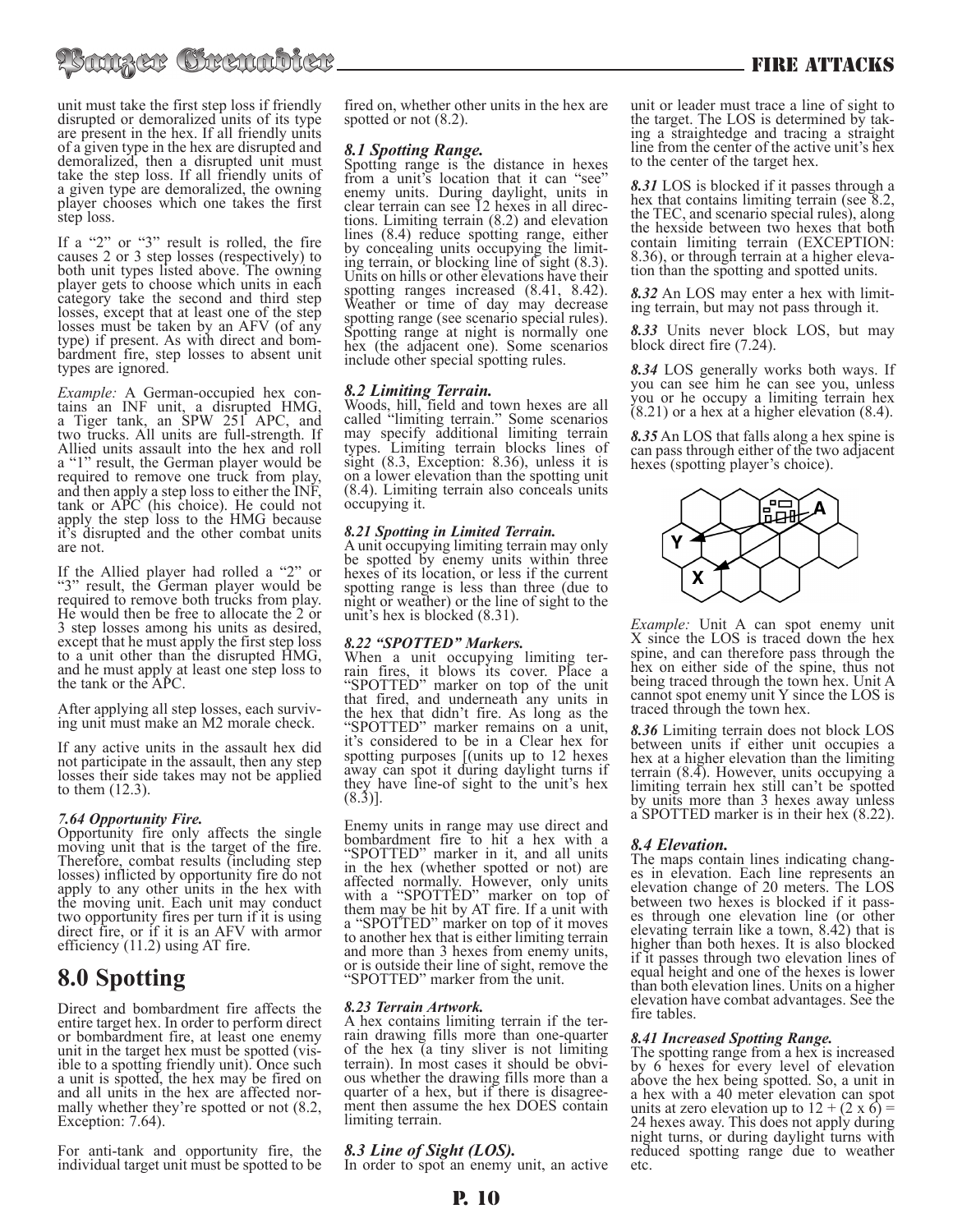# *8.42 Town Hexes.*

When spotting from a town hex or trac-<br>ing LOS through it, treat the town hex as being 20 meters higher than the terrain it sits on. So, if a town is located in a hex on a 20 meter elevation line, then treat it as 40 meters in elevation for purposes of LOS and spotting range. A town at zero eleva- tion counts as 20 meters in elevation.

# **9.0 Bombardment**

Active units with bombardment fire val- ues may attack hexes containing spotted enemy units within range.

# *9.1 Target Spotting.*

Units using bombardment fire don't have to spot their target themselves. A friendly, undemoralized regular leader can spot the target for them unless the scenario instructions say otherwise. Spotting for bombardment does not require the leader to activate - an unactivated leader or a leader under a "MOVED/FIRED" marker may spot for bombardment. A leader may spot for as many different bombardments per turn as desired. Tank leaders (6.8) may NOT spot for bombardment.

# *9.2 Offboard Artillery.*

Unless scenario instructions say otherwise, each offboard artillery factor available in a scenario may fire once per turn at any hex on the board containing spotted unit(s) (it has unlimited range).

# *9.3 Combined Fire.*

Bombardment fire units stacked in the same hex may combine their fire values without assistance from a leader. Bombardment fire units in adjacent hexes may combine their fire values only if a good order leader with a combat modifier is in one of those hexes (6.41, 7.33).

Up to three offboard bombardment fire values may combine into one fire value, but may not combine with on-map units.

*Example:* The scenario instructions give the American player an off-map artillery value of "3 x 20." These may be combined into one 60-value bombardment, one of 40 and one of 20, or three separate bombard- ments of 20. They may not be combined with any on-board units.

# *9.4 Procedure.*

For each hex being bombarded, the active player totals the bombardment fire strengths of all units bombarding the hex. He then finds the column on the Bombardment Table which either equals or does not exceed the total fire value of all units bombarding that hex this segment, and applies any column modifiers (7.5). He then rolls two dice and cross-ref- erences the result with the column arrived at, and applies the combat results rolled (if any) to ALL units in the target hex.

# *9.5 Friendly Fire.*

If a target hex contains or is adjacent to a hex containing friendly units, the friendly units may be affected.

# *9.51 Same Hex.*

If bombardment fire hits an assault hex, both the friendly and enemy units will be affected. Roll two bombardment attacks - one for each side's units – and deter- mine column modifiers separately for each side's units (7.52).

# *9.52 Adjacent Hex.*

If friendly units occupy a hex adjacent to a hex targeted for bombardment, the owning player rolls one die for each such hex. Add one to the result for German, British or American bombardment fire. On a modified result of 1 or 2, the hex is hit by friendly fire. Multiple adjacent hexes may be hit in this way. If an adjacent hex hit by friendly fire contains both friendly and enemy units, ONLY THE FRIENDLY UNITS are hit. (Note: This rule prevents players from hitting unspotted enemy units "accidentally" through friendly fire).

If a hex is hit by friendly fire, roll anoth- er die and consult the "Friendly Fire Numbers" line on the Bombardment table. Resolve a bombardment fire attack against the friendly units in the hex, using the col- umn with the friendly fire number rolled (do not apply column modifiers).

# *9.53 Initial Target.*

If an adjacent hex is hit by friendly fire, the initial target hex is still bombarded normally (the fire does not "miss" the target hex).

# **10.0 Direct Fire**

Activated units may use their direct fire values to fire on hexes containing spotted enemy units within range.



# *10.1 Blocked Fire.*

Direct fire may be traced through empty hexes, enemy-occupied hexes, or hexes containing only friendly AFVs. Direct fire may not be traced through hexes contain- ing friendly non-AFV units unless the firing unit is an HMG, AFV or antiaircraft unit. These units may fire "through" hexes containing all types of friendly units, IF the fire is also traced through at least one hex which:

1. Contains no friendly units, and

2. Is between the target hex and all friend- ly units along the line of fire.

*Example:* HMG unit A wants to fire at enemy units Y and Z, but friendly infantry unit C is in the way. Unit A can fire on enemy unit Y because there is a hex containing no friendly units between infantry unit  $\check{C}$  and enemy unit Y. It can't fire on enemy unit Z since the line of fire goes through friendly unit C's hex and there is

no hex free of friendly units between it and the enemy unit.

If there were friendly units in the hexes between units C and A, it would make no difference. There need only be a hex free of friendly units between the target hex and the outermost friendly-occupied hex along the line of fire.

# *10.2 Procedure.*

For each direct-fire attack, the active play-<br>er determines whether a unit will fire individually or whether multiple units will combine fire (7.33). He then totals the direct fire strengths of all units firing in the attack, finds the column on the Direct Fire Table that either equals or does not exceed the total, and then applies any col- umn modifiers (7.5, 10.3). He then rolls two dice and cross-references the result with the column arrived at, and applies the combat results rolled (if any) to ALL units in the target hex.

*10.3 Maximum Column Modifications.* Column modifiers may not increase the column used for direct fire by more than three or decrease it by more than two. The maximum/minimum only applies AFTER all the positive and negative column modi- fiers have been calculated and netted out. Direct fire is the only type of fire with these maximums.

*Example:* An Italian infantry platoon with a fire strength of 4 attacks an adjacent British-occupied hex containing three artillery units. The attack is resolved on the 16 column of the Direct Fire Table (an increase of three columns), even though the modifiers listed on the table would increase the column by five (two for pointblank range, one for three units in target hex, two for artillery in the target hex).

# *10.4 Restrictions.*

Units in assault hexes may not use direct<br>fire - they may only perform assault combat  $(12.0)$  or AT fire (11.0) against enemy units in the assault hex.

# **11.0 Anti-Tank ("AT") Fire**

Anti-Tank fire targets an individual enemy vehicle unit within range - no other units in the hex with the target unit are affected in any way. Only trucks and AFVs may be attacked with anti-tank fire. A unit with an AT fire value in an assault hex may use AT fire against enemy vehicles in the hex.

# *11.1 Procedure.*

For each AT attack, the active player des- ignates the firing unit and its target. He or she rolls two dice, adds the firing unit's AT value, subtracts the target unit's armor value, and applies any other modifiers listed on the Anti-Tank Fire table. Consult the Anti-Tank Fire Table to determine the result.

# *11.11 Trucks.*

Trucks have no armor protection, but are treated as having an armor value of -1 only for purposes of calculating AT fire dieroll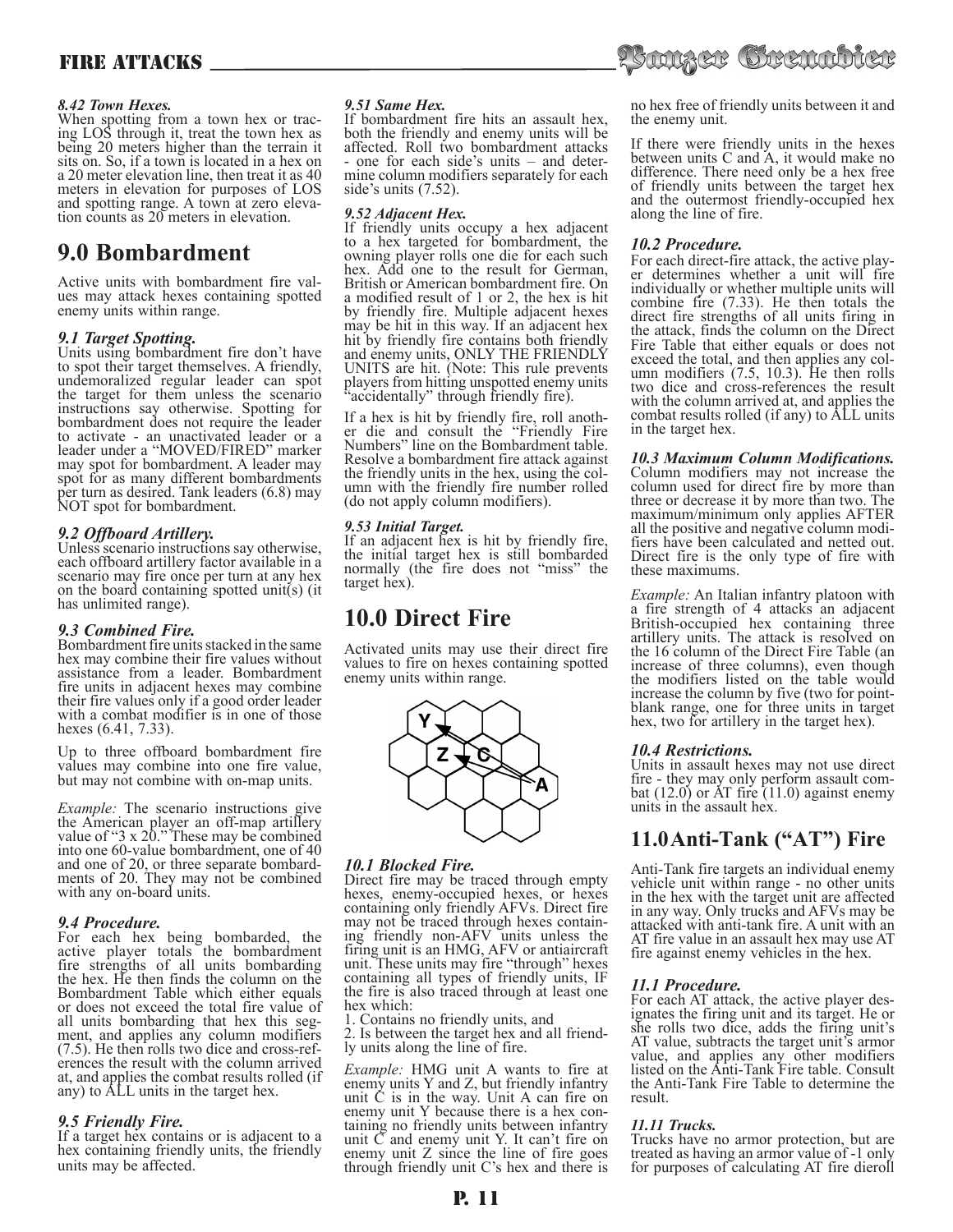

modifiers against them.

#### *11.12 Crossfire.*

The Anti-Tank Fire Table contains this modifier: "+2 if the target is attacked this turn through two or more non-adjacent hexes." This applies only to attacks traced through a non-adjacent hex after the first AT attack on the vehicle this turn (not nec- essarily during the same action segment). The modifier does not apply if the target unit moves after the first unit fires on it and before the second unit fires.

To qualify for the crossfire modifier, the second and/or subsequent AT attack must be traced through an actual non-adjacent hex - not along the spine between an adja- cent and a non-adjacent hex.



*Example:* If unit Y has already fired on target A with AT fire this turn, the modifier would apply to AT attacks by unit X.

# *11.2 Armor Efficiency.*

The following units have "armor efficien- cy," which means they can make two AT fire attacks per turn (either in their action segment or during opportunity fire) if they have AT fire values of 0 or more:

• Full-strength (not reduced) German AFV units;

• Full-strength Soviet Guards AFV units in scenarios taking place in 1943 or later;

Full-strength American, Commonwealth, French and Polish AFV units in scenarios taking place in 1944 or later.

The two attacks need not be made against the same target.

# *11.3 Increased Range.*

Each unit with an AT fire value of 2 or more may fire at targets at a distance of between 100% and 150% of its printed AT range. It does so at half its AT fire value.

# **12.0 Assault**

Assault combat takes place between oppos- ing units occupying the same hex.

# *12.1 Assault Movement.*

# *12.11 Entering a Hex.*

Only activated good-order units directed by a leader of their own type (Regular or Tank), or by any leader for APCs, may enter an adjacent hex occupied by enemy units. This is called "assault movement." They may do this only if they start their activation adjacent to the enemy-occupied hex they wish to enter (EXCEPTION: Cavalry Charges, 15.31), and must stop moving once they've entered the hex. This initiates an assault (or reinforces an existing one). The assaulting units are the "attacker"; their opponents are the "defender." The attacker can change in<br>later action segments or turns - defending units that survive the first segment of assault can counterattack on their owning player's action segment, at which point they become the attacker. Attacker status can go back and forth as long as both sides have units in the hex. Units which begin their activation in an assault hex or enter an existing assault hex are not required to assault, and can opt to recover morale, leave the hex, or do nothing (12.3).

# *12.12 Exiting a Hex.*

Active units may exit an assault hex but may only move a single hex when doing so. The hex moved-into may not be enemy-occupied (except for unarmed, empty enemy transports and enemy lead-<br>ers).

If, during a given action segment, ALL of a player's combat units exit an assault hex (leaving no combat units to guard their retreat), then ALL the exiting units (not just the last unit to leave) may be assaulted by the enemy units in the assault hex using the Assault Table. This is a "free shot." The units attacking the exiting units do not have to activate, don't have a "MOVED/FIRED" marker placed on them when they fire, and can fire even if they have a "MOVED/FIRED" marker on them already. The firing units attack all the exiting units as a group on one dieroll, and no negative column modifiers apply (posi- tive column modifiers apply normally). The exiting units may not fire.

# *12.13 Morale Restrictions.*

Disrupted units may NOT enter hexes containing enemy combat units, but may assault enemy units which are already in the hex they occupy. Demoralized units may NOT enter an assault hex or assault units in a hex they already occupy. They may defend against assaulting units at one-quarter of their normal direct fire strength. If demoralized units start their activation in an assault hex, they must try to recover morale. If they fail they must exit the hex (moving only one hex rather than their maximum movement rate), and may suffer a "free shot" from the enemy units there if no friendly units remain in the hex when they leave (12.12). If all adjacent hexes contain enemy units (other than unarmed, empty transports and lead- ers), the demoralized units are eliminated.

# *12.2 Required Combat.*

Assault combat must be resolved imme-<br>diately when active units enter a hex containing enemy units and no friendly units. Resolve the assault after all active units which are to enter the assault hex this action segment have finished entering

# FIRE ATTACKS - ASSAULT

the hex. All units of both sides in the hex must participate.

# *12.3 Optional Combat.*

If an activated unit enters a hex which was already occupied by friendly and enemy units at the start of the moving unit's action segment, or if the turn begins with both sides' units in an assault hex, then the active player may choose whether or not to attack with those units this turn. If he attacks, any units that moved into the hex this turn, plus any undemoralized friendly units and leaders that began the turn in the assault hex and have not activated this turn, may attack if desired. Not all units must attack. However, all enemy units in the hex defend as one combined strength.

#### *12.4 Procedure.*

Each player totals the direct fire values of all his units in the hex, applying any pen-<br>alties due to disruption  $(14.2)$  and demor-<br>alization  $(14.3)$ , and adding the combat bonuses of any eligible leaders present (6.42). Each player finds the column on the assault table whose value either equals or does not exceed his total modified direct fire value in the hex. Apply any column modifiers (there are no maximums or minimums). Then each player rolls one die and cross-references the result with the column arrived at. Implement com- bat results simultaneously (EXCEPTION: First Fire, 12.43). Note that defending units do not have to activate to fire, and are not marked with a "MOVED/FIRED" marker at that time.

# *12.41 Column Modifiers.*

Negative column modifiers for town or woods terrain only apply to the fire of whichever side is currently the attacker in the assault. So, if the Axis player activates units in an assault hex with town terrain, his units suffer the -2 column modifier when firing, but the defending Allied units do not.

Negative column modifiers for dug-in (16.2) units only benefit defending units which are actually dug-in. Negative col-<br>umn modifiers for entrenchments only benefit defending units which occupied the entrenchments before the enemy units entered the hex.

#### *12.42 Minimum Strength.*

Each unit that has no direct fire factor (except unarmed transports) has an assault combat strength of 1. Leaders have no assault strength, but may add their combat modifier to the fire strength of any one unit in the hex  $(6.42)$ , and add a +1 column modifier as well.

#### *12.43 First Fire.*

When conducting an assault against dug-<br>in or entrenched enemy units, the defendin or entrenched enemy units, the defend- ing units occupying those fortifications resolve their fire first. The attacker suffers any combat results the defender rolls (step losses and morale checks) before he can<br>attack. Only units that survive the defenders' first fire without becoming demoral-<br>ized can attack. If the hex contains defend-<br>ing units that are dug-in/entrenched AND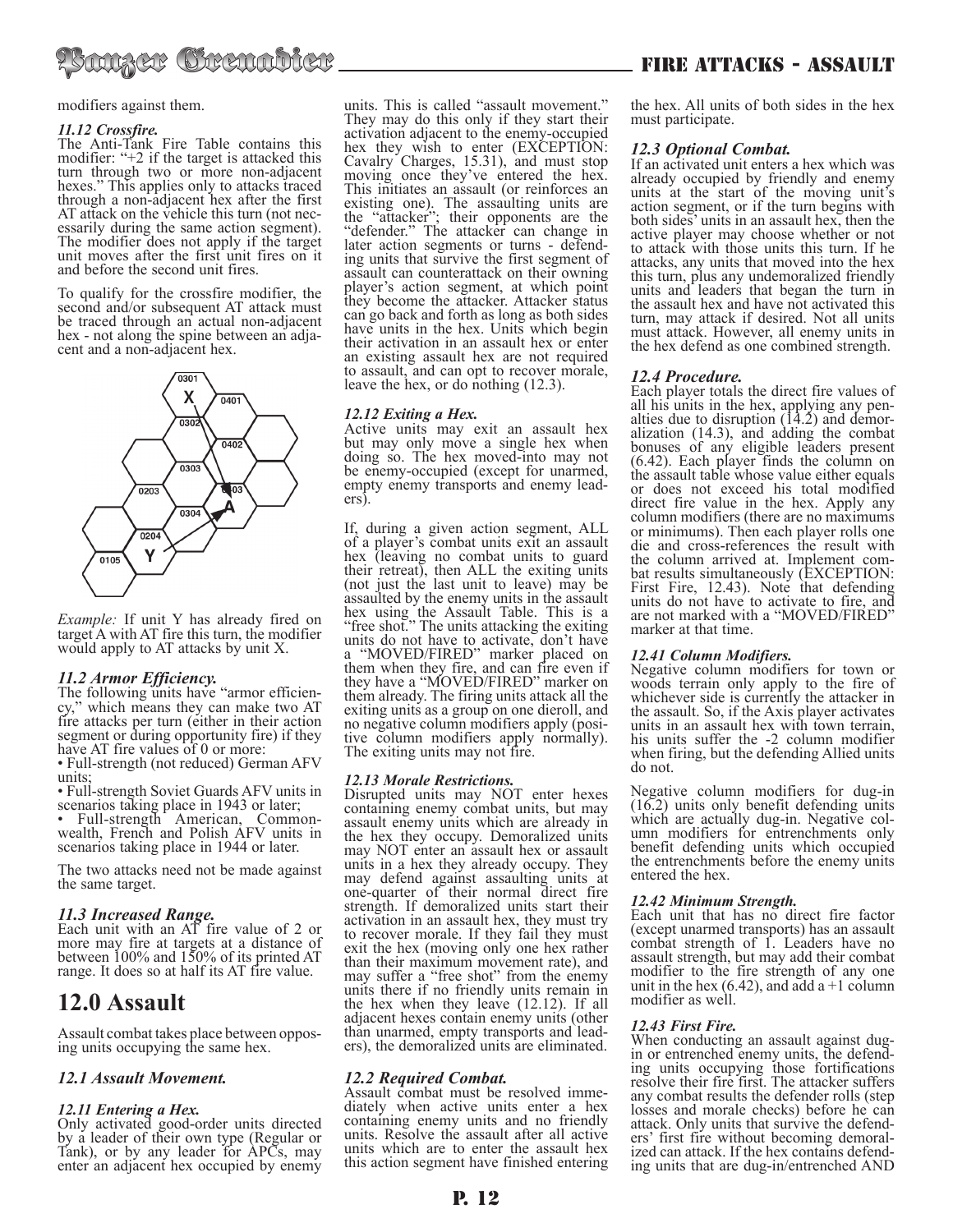defending units which are not, the defend- ing player may choose to take First Fire with only the units in the fortifications (the others don't fire), OR use all his units and resolve the assault simultaneously with the attacker.

# *12.5 Restrictions.*

# *12.51 Leaders.*

Only leaders in an assault hex may influ- ence units there. Leaders in adjacent hexes may not. Leaders in the assault hex may direct units in adjacent hexes to enter the assault hex, but may not influence them in any other way if they don't enter the assault hex.

# *12.52 Fire Types In an Assault Hex..*

Units in an assault hex may not fire on targets outside the hex. They may not fire on the direct fire or bombardment tables. They may conduct AT fire attacks, but only against enemy vehicles in the same hex with them (there is no dieroll modifier for this). Units in an assault hex may not conduct opportunity fire against enemy units entering the hex to initiate or reinforce an assault (Exception: Cavalry Charge, 15.31).

#### *12.53: Firing Into an Assault Hex.*

Units outside an assault hex may not fire into it with direct fire. They may fire into it with bombardment fire, in which case the firing player rolls two attacks on the Bombardment Table – one on the enemy units there, and one on his own units. Calculate column modifiers separately for each attack; when determining the number of units in the hex, count only the combat units of the side being attacked on that roll. A player may fire into an assault hex with AT fire only if his side has no vehicles there.

# *12.54 Unit Types.*

Halve the direct fire values of HMG and anti-aircraft units moving into a hex to intiate an assault, unless at least one friendly infantry-type unit that is not an HMG also participates in the assault.

# **13.0 Opportunity Fire**

Inactive units which have not yet activated this turn may use their direct fire or AT fire ing enemy units within range. Each eli-<br>gible unit using direct fire may conduct up to two opportunity fires per turn. Multiple units may combine direct fire normally on a moving unit (7.33). AFVs with Armor Efficiency (11.2) may conduct up to two AT opportunity fires per turn. Other units with AT fire values may conduct one AT opportunity fire per turn. Units with both direct and AT fire values may use either type of fire in the same turn as opportunity fire, but not both. Units which can take opportunity fire twice per turn do not have to target the same unit both times.

# *13.1 Procedure.*

The inactive player designates the firing

unit(s) during the target unit's movement. Resolve the attack using the direct or antitank fire procedure. If a unit can conduct opportunity fire twice per turn (13.0), the firing player should place two "MOVED/ FIRED" markers on it the first time it uses opportunity fire, and remove the second marker the second time it uses opportunity fire. This indicates that it may not fire again or activate this turn. In the case of AT fire by units which can use AT fire only once per turn, place a "MOVED/FIRED" marker on the unit after it fires once to indicate that it can't fire again or activate this turn.

*13.11* A moving unit may be attacked in any hex(es) within enemy range that it enters along its movement path. During its movement, the inactive player must tell the moving player to stop moving it momentarily so that he or she can conduct opportunity fire. Fire must be resolved before the unit enters a new hex. The firing player may not wait to see where the unit will end its movement before announcing opportunity fire.

*13.12* The +1 column modifier against a hex containing 3 enemy combat units does not apply to opportunity fire, because only the individual moving unit is affected.

*13.13* A moving unit forced to check morale by opportunity fire may be assisted by a good-order leader moving with it (6.3), or by a non-moving good-order leader who is in the same or an adjacent hex at the time the unit is forced to check morale.

*13.14* A moving unit that fails a morale check (14.1) stops moving immediately. A unit that suffers a step loss (7.6) but does not fail a morale check may continue moving.

# *13.2 Restrictions.*

13.21 In a given action segment, a moving unit may only be attacked once in a particular hex by the same enemy unit. Multiple units may fire at the moving unit when it enters the hex, but each firing unit that could fire twice at the moving unit may not fire at it a second time unless and until it enters a new hex. If it doesn't enter a new hex, then they may take their second opportunity fire at another enemy unit that moves within range.

*Example:* A Soviet cavalry unit moves within range of two Finnish infantry platoons occupying the same hex. In the first hex the Soviet unit enters, the Finnish units may conduct opportunity fire against it (either as two individual attacks or one combined attack). The Finnish units may not make a second opportunity fire attack on that Soviet cavalry unit unless it enters another spotted hex within range.

13.22 Multiple units may perform opportunity fire attacks in any order desired. Opportunity fires are designated one at a time, allowing a player to see how one turns out before performing another.



*13.23* Disrupted units conduct opportunity fire at half strength (14.2). Demoralized units may not conduct opportunity fire (14.3).

*13.24* Opportunity fire may not be con- ducted against units in assault hexes or entering an assault hex (Exception: Cavalry Charge, 15.31).

# **14.0 Morale**

All units and leaders have morale values. Each leader's morale value is printed on his playing piece – it's the big number in the center. Other units have one morale value when they're full-strength and another when they're at reduced-strength. These values are specified in the scenario instructions (the number before the slash is full-strength morale, the number after the slash is reduced strength morale).

# *14.1 Morale Checks.*

When a combat result requires a morale check, the owning player rolls two dice for each affected unit and/or leader and adds any applicable modifier to the dieroll (for example, a combat result of M2 adds two to the dieroll). If the modified result is less than or equal to the unit's or leader's morale (as modified by leader bonuses), the morale check succeeds and the unit or leader is not affected. If the result is greater than the unit or leader's morale by one or two, it fails and becomes disrupted (14.2). If the result is greater than the unit or leader's morale by 3 or more, it fails and becomes demoralized (14.3).

*Example:* Two French INF units plus a leader are forced to check morale (M, no additional penalty). The leader has a morale of 9 with a morale modifier of 1, and the INF units have a morale of 8. First, the French player rolls a 7 for the leader, who passes his morale check. He adds the leader's morale modifier of 1 to the morale of the INF units, giving them morales of 9. He rolls a 10 for the first unit, meaning it is disrupted. He then rolls a 12 for the second unit. Since the unit failed by 3, it is demoralized.

# *14.11 Compound Morale Failure.*

A leader or unit that is already disrupted and fails another morale check becomes demoralized. A demoralized leader or unit that is again demoralized (by failing another morale check by 3 or more) suffers a step loss if it is a unit, and is eliminated if it is a leader. There is no extra effect on a demoralized leader or unit that fails a morale check by 2 or less.

# *14.12 "After you, Sir!"*

Roll morale checks for leaders first, before units, in order or seniority. Leader morale failures apply immediately, so if a leader becomes demoralized he can't add his morale modifier to other units this seg-

#### *14.2 Disruption.*

- A disrupted unit or leader:
- Has all its combat strengths halved.
- May move only one hex per turn.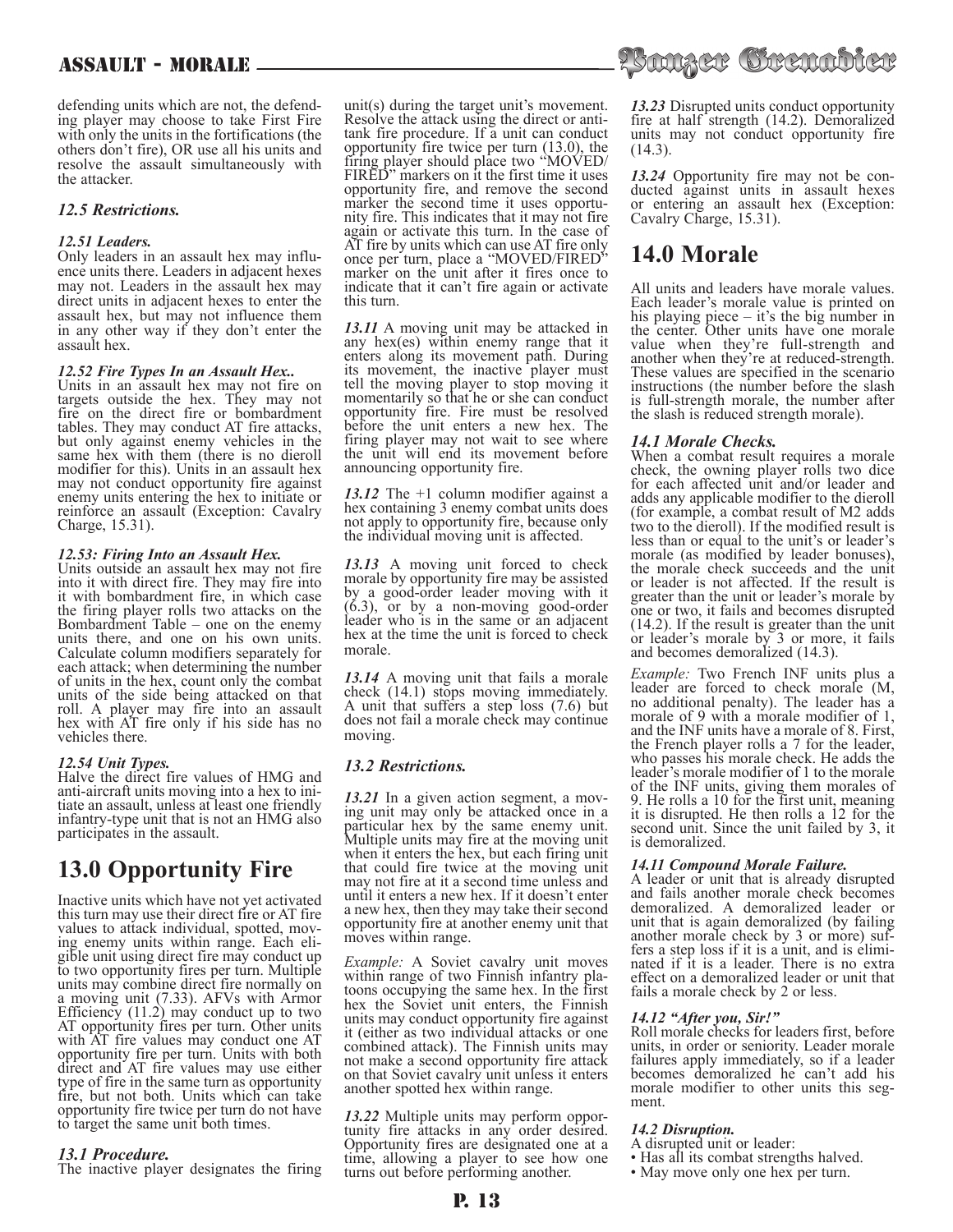

• Can't enter enemy-occupied hexes.

# *14.3 Demoralization.*

A demoralized unit or leader:

• May not conduct any type of fire, except defending against assault. It does so at one-quarter its normal direct fire value.

• Has its morale reduced by one.

• Must attempt to recover morale (14.4) on its activation.

• If it fails to recover, it must flee (14.31) from enemy combat units that can spot it, have range on it and are capable of obtaining a combat result on it through direct or AT fire (Exception: 14.33). So for example, a demoralized AFV is not required to flee from an enemy INF unit. Mark the unit as "MOVED/FIRED" once it finishes fleeing for the turn.

# *14.31 Fleeing.*

Each demoralized unit and/or leader that fails to recover must move away from enemy units that could hurt it. It must move toward the nearest town, woods or other hex where enemy units can no longer spot it and/or fire on it with Direct or AT fire (whichever of the two fire types could hurt it). This is called a "safe hex." It must spend its entire movement allow- ance in moving away from enemy units toward the closest safe hex (it may choose between equidistant safe hexes). It must attempt to reach the closest safe hex as soon as possible, subject to the restrictions above (always move away and move at maximum rate). EXCEPTION: A demoralized leader or unit in a hex containing an entrenchment is not required to flee, but may do so if desired. See also 14.35.

If the fleeing unit or leader cannot reach a safe hex on the first turn, and if it fails to recover on future turns, then it must keep fleeing at maximum movement rate toward the closest safe hex until it occupies it.

# *14.32 Going to Ground.*

Once a fleeing demoralized unit reaches a safe hex, it must stop moving and remain in the safe hex until it recovers. If enemy units move so that they can spot the demoralized unit and hit it with AT or direct fire that could hurt it, and if the unit fails to recover when activated, then it must flee again to a new safe hex.

*14.33* Fleeing demoralized units and lead- ers may only enter hexes farther away from enemy units capable of harming them with AT or direct fire. If this is not possible, they may enter hexes at an equal distance from such enemy units. If this is also not possible, they must remain in place.

*14.34* If a demoralized weapon unit with a movement allowance of 0 fails a recovery attempt and must flee, it is eliminated (the crew abandons the weapon).

*14.35* Demoralized units in an assault hex that fail morale must exit the hex, and may move only one hex when doing so  $(12.13)$ . On later activations they flee at full movement rate if they fail to recover.

# *14.4 Recovery.*

Players may attempt to improve the morale status of their demoralized and disrupted units. This is called "recovery." Units may recover with the assistance of an activated leader, or on their own. Units attempting recovery and leaders assisting them must be activated and may conduct no other action that turn. Place a "MOVED/ FIRED" marker on any unit that attempts recovery (whether it is successful or not), and any leader who assists a recovery attempt. A leader may not move in the same action segment in which he assists a recovery attempt, except to accompany a fleeing demoralized unit that fails to recover  $(6.52)$ .

# *14.41 Procedure.*

Determine the morale of units attempting recovery. Add the morale modifier of any one activated leader assisting the recovone activated leader assisting the recov- ery attempt, plus any bonus for terrain or entrenchments (14.45). Roll two dice. On a result LESS THAN the modified unit morale, it recovers. A demoralized unit that recovers becomes disrupted; a disrupted unit that recovers returns to good order.

# *14.42 Required Recovery.*

Every demoralized unit must attempt recovery at some point during the course of a turn (owning player chooses when). Thus, a player may not "pass" if he has demoralized units that haven't activated this turn - they must try to recover.

# *14.43 Automatic Full Recovery.*

A demoralized unit or leader immediately returns to good order (skipping disruption) on an unmodified recovery result of 2.

# *14.44 Leader Desertion.*

A demoralized leader is immediately removed from play on an unmodified recovery result of 12.

# *14.45 Recovery Bonuses.*

Add one to the morale of units attempting recovery in an entrenchment or town hex.

# **15.0 Special Unit Types**

Special unit types appear in some sce- narios but not others. Use only the rules that apply to special unit types appearing in the scenario played.

# *15.1 Aircraft.*

Aircraft sometimes appear in scenario special rules, or through Random Events (17.5). Each aircraft piece is double-sided, and each side represents a different air unit. Aircraft fire values are printed on the pieces. All aircraft have Direct Fire values unless the piece or scenario instructions state otherwise.

During a turn in which a player receives aircraft, he places all his side's aircraft pieces in a cup and randomly draws out the number of pieces specified in the sce- nario rules. He then flips the pieces drawn (like coins) to determine which side of each piece to use that turn.

# *15.11 Air Attack.*

Aircraft may attack any hexes on the board. Each aircraft may attack one hex per turn. The owning player selects the target hexes and places at least one aircraft in each target hex. Up to three aircraft may be placed in a single hex per segment. He or she then rolls one die for each aircraft. On a result of 1 or 2, the aircraft misses the hex, is removed from the board and cannot attack this turn. On a result of 3 through 6 board artillery may take no actions during. an action segment when one or more air attacks are performed.

# *15.12 Friendly Fire.*

If an aircraft misses the hex, use the friendly fire procedure (9.5) to determine if any adjacent friendly units are hit. Use the Bombardment table instead of the Direct Fire table in this case.

# *15.13 Damage.*

For each hex hit by aircraft, total the fire values of all aircraft hitting the hex, apply column modifiers, roll two dice and consult the Direct Fire table. Once the air attack is complete, remove the aircraft pieces from the board.

# *15.14 Anti-Aircraft.*

Apply a -1 column modifier to the air attack if an undemoralized enemy antiaircraft unit is within three hexes of the target hex. Aircraft never take losses from AA fire.

# *15.2 Armored Trains and River Vessels.*

Armored Trains and River Vessels all have leaders for movement purposes, but these leaders may not activate other units or spot for artillery. They are treated as AFVs for combat purposes and may be destroyed by anti-tank fire. Enemy units may assault (12.0) armored trains normally, but river vessels may only be assaulted by enemy river vessels. Enemy ground units (includ- ing engineers) may not enter a major river hex that contains a river vessel.

Armored trains and river vessels may move and fire in the same action segment, moving first and then firing. If they conmoving first and then firing. If they con-<br>duct opportunity fire, they may still move. Place 3 "MOVED/FIRED" markers on such units after they've conducted oppor-<br>tunity fire to show they can still move. Remove the extra two markers after the unit is done moving.

# *15.21 Armored Trains.*

An armored train may only enter railroad track hexes (as designated by scenario special rules). Its movement allowance is 6.

# *15.22 River Vessels.*

A river vessel may only enter major river hexes. It has a movement allowance of 5.

# *15.3 Cavalry.*

# *15.31 Cavalry Charge.*

Cavalry units activated by a Cavalry Leader may conduct assault movement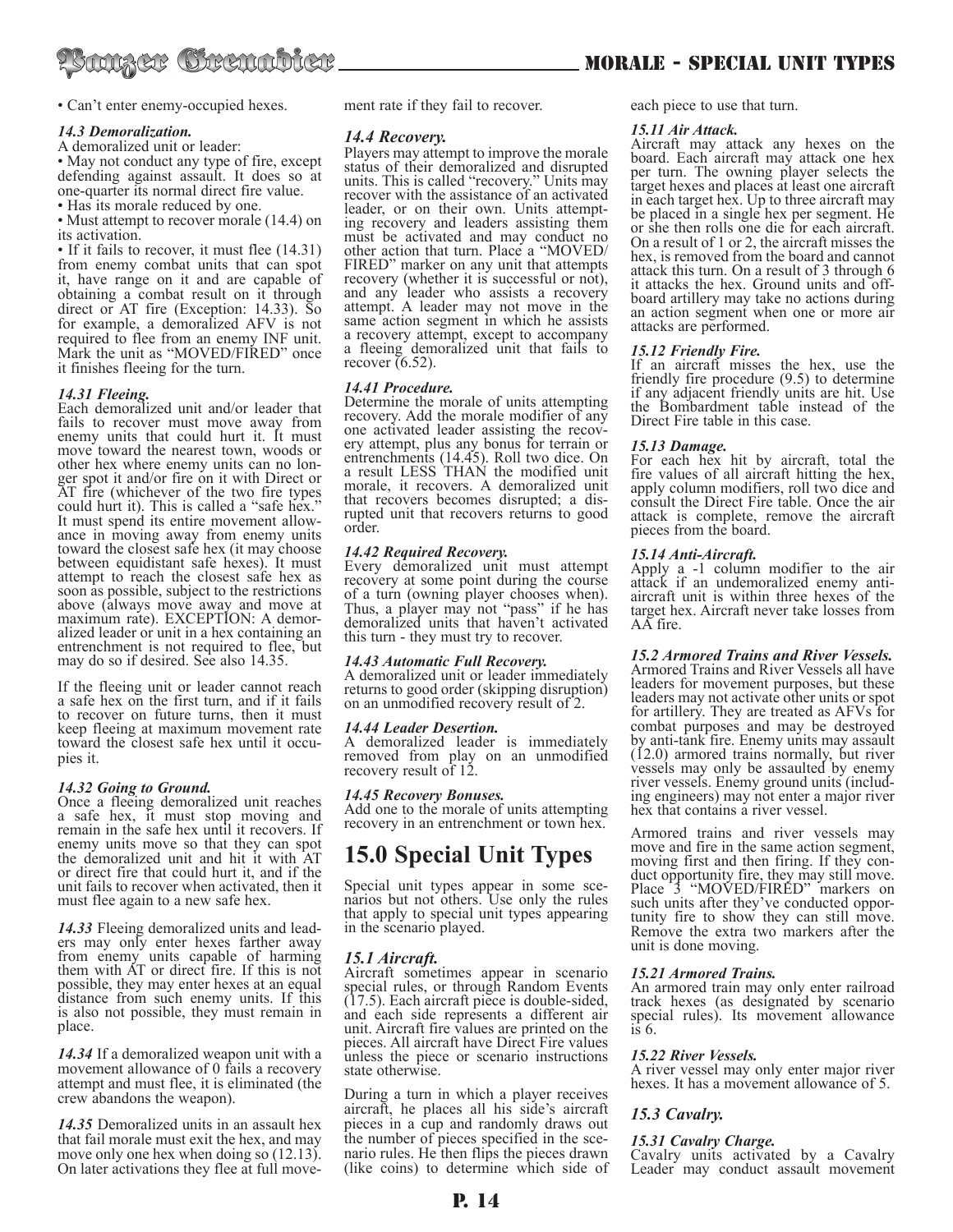(12.1) from two hexes away. This is a "cavalry charge," and gives the cavalry a +1 column shift on the assault table. If the cavalry begins its activation adjacent to the target enemy units, it may not charge. It may attack with whatever fire value it has, or conduct a normal assault.

Inactive units may conduct opportuni- ty fire against charging cavalry in the first hex they enter, before they enter the assault hex. Units being charged may not do this if other enemy units are already in their hex at the time of the charge.

# *15.32 Horse Trailers.*

Cavalry may not be transported.

# **16.0 Special Rules**

# *16.1 Smoke.*

In some scenarios players may fire smoke. Only mortars, onboard artillery units and offboard artillery factors can fire smoke. A unit or offboard artillery factor firing smoke may not fire again in the same turn (place a "MOVED/FIRED" marker on it, or make a note if its an offboard artillery factor).

# *16.11 Procedure.*

For each unit or offboard artillery factor firing smoke, the owning player desig- nates a spotted target hex within range and rolls two dice. On a result of 8 or less the firing player places a smoke marker in the target hex. On any other result he doesn't.

# *16.12 Effects.*

Smoke markers block line of sight. A hex with a smoke marker in it becomes "limit-<br>ing terrain" (8.2).



# *16.13 Dispersal and Drift.*

During the marker removal phase, a player with smoke markers on the board rolls one die for each smoke marker to see if it remains in play. On a result of 1 the smoke marker stays in place. On a result of 2 it moves to one of the adjacent hexes. Roll a second time, consult the diagram above, and place it in the hex corresponding to the result. If "North" does not lie where indi- cated, players must agree on hex alignment cated, players must agree on hex alignment<br>before rolling. On a result of 3 through 6 the smoke marker is removed.

# *16.2 Digging In.*

Activated, undemoralized units may "dig

in" at any hex except a town, woods or entrenchment hex. It takes two full action segments for a unit to dig in. Place a "MOVED/FIRED" marker on a unit during each segment that that it digs in. Digging in costs all of a unit's movement allowance and counts as its activation. Place a Dug In marker under the unit at the end of the first action segment and on top<br>of it at the end of the second action segof it at the end of the second action seg- ment of digging in. After a Dug In marker is placed on a unit, it gains all the benefits of being dug in (defensive column modi- fiers, First Fire in assault, 12.43).

*16.21.* If, after the first segment of dig-<br>ging in but before the second, the unit is interrupted by becoming demoralized or disrupted, firing on enemy units, par- ticipating in an assault as the attacker, or moving, the Dug In marker is removed. The two-turn process must begin anew in a future action segment.

*16.22.* The Dug In column modifiers apply only to those units in a target hex which are actually dug in. If the target hex contains both units which are and are not dug in, resolve the attack on two different columns per rule 7.52. NOTE: Leaders are always considered dug in if any friendly units in their hex are dug in.

*16.23.* Cavalry and transports can't dig in.

*16.24.* Remove the Dug In marker from the map if all dug-in units exit the hex.

*16.25.* Dug-In status is not transferable to other units. Each unit must dig itself in to gain the benefits.

# *16.3 Wrecks.*

When an AFV step is eliminated in a bridge or town hex, place a wreck marker there. Moving a vehicle into a hex with one wreck costs an additional 1 MP. Two wrecks in a hex cost vehicles an additional 5 MPs to enter. No vehicle may enter a hex with three wrecks.

An AFV unit with an armor value of 2 or more may clear one wreck. The AFV must spend two consecutive turns in the hex without moving or firing. The AFV must be in good order and activated each turn to clear the wreck; place a "MOVED/ FIRED" marker on it each turn. If the wreck-clearing unit is interrupted in any way (see 16.21) the two-turn process must start again in a future action segment.

# *16.4 Entrenchments.*

Entrenchment markers give units column modifiers against direct and bombard- ment fire and gives defending units first fire in assault combat  $(12.41, 12.43)$ . Entrenchments are placed at the beginning of a game and may not be constructed dur- ing a scenario.

*16.41* Entrenchments are not removed if the occupying units leave the hex. New units of either side may occupy them and gain their defensive bonuses.

*16.42* AFVs, cavalry and transport units may enter a hex with an entrenchment



marker, but receive no benefit from it.

# *16.5 Entering and Exiting the Board.*

Units may enter or exit the game board as directed by the scenario instructions.

# *16.51 Entering the Board.*

Units that enter the board during the course of a scenario should be set up offboard using normal stacking limits. When the units are scheduled to enter, group them around leaders as though they were on the board, and activate them normally. Move them onto the board, counting the first hex entered as their first MP(s) spent.

#### *16.52 Exiting the Board.*

No unit may exit the board unless scenario instructions permit. Units exiting the board may not re-enter play, but are not counted as destroyed unless scenario instructions say otherwise. Those that would be forced to exit but cannot (like fleeing demoralized units in a scenario that doesn't allow units to exit) remain in the board-edge hex.

# *16.53 Not the Edge of the World.*

If all designated board-entry or -exit hexes are occupied by enemy units, the active player may enter/exit his units in other hexes that are adjacent to the enemy-occupied hexes. In this case, the turn of entryfor the units is pushed back by one turn.

# *16.6 Hidden Units.*

In some scenarios, units begin play hid- den. Some scenario books have special rules regarding hidden units. Barring any such special rules, the rules in this section govern hidden units.

Players write down the location of hid-<br>den units rather than placing them on the<br>board. Spotting range for enemy units trying to locate hidden units is reduced to  $1/4$ normal range (minimum of 1 hex). Thus a hidden unit in clear terrain in daylight could only be spotted by a unit 3 or fewer hexes away, and a hidden unit in a town hex could only be spotted by an adjacent unit.

A hidden unit loses its special status and must be placed on the board if an enemy unit is able to spot it, or if it moves or con- ducts any type of fire.

# *16.7 Minefields.*

Some scenarios include minefields. Minefields can be 1, 2 or 3 points in strength, or they may be dummies. Unless scenario instructions say otherwise, a player whose side has minefields places all minefield pieces in a cup and randomly draws out the number of minefields the scenario allots him. He may then look at them to determine their strengths, and then places them face-down on the board in locations allowed by scenario instructions, leaving only the side not showing a num- ber or "dummy" designation visible.

# *16.71 Effects.*

When a unit enters a hex containing one or more minefields, turn the markers to the numbered side. The owning player rolls a corresponding number of dice for